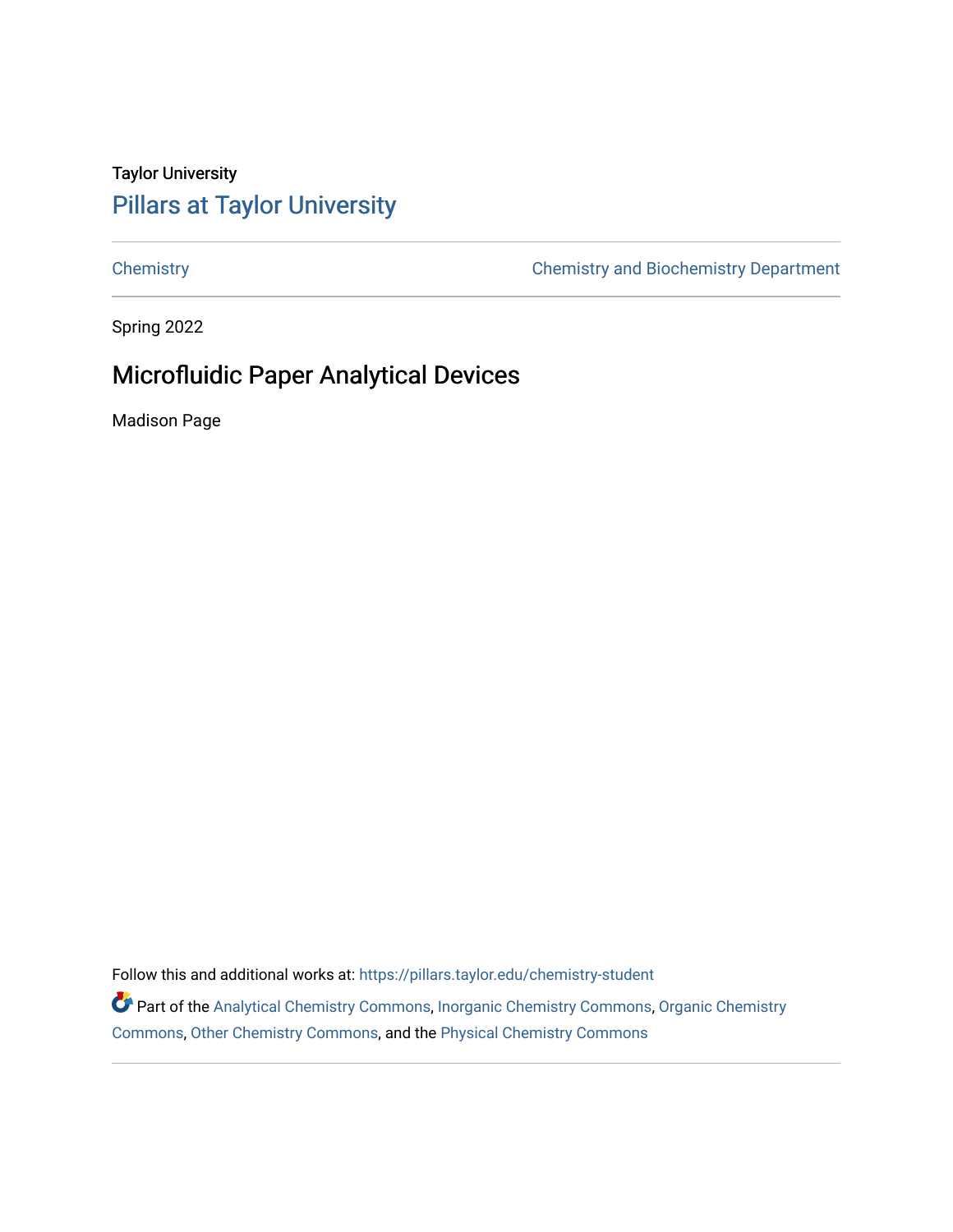Madison Page Chemistry Senior Thesis Microfluidic Paper Analytical Devices May 19<sup>th</sup>, 2022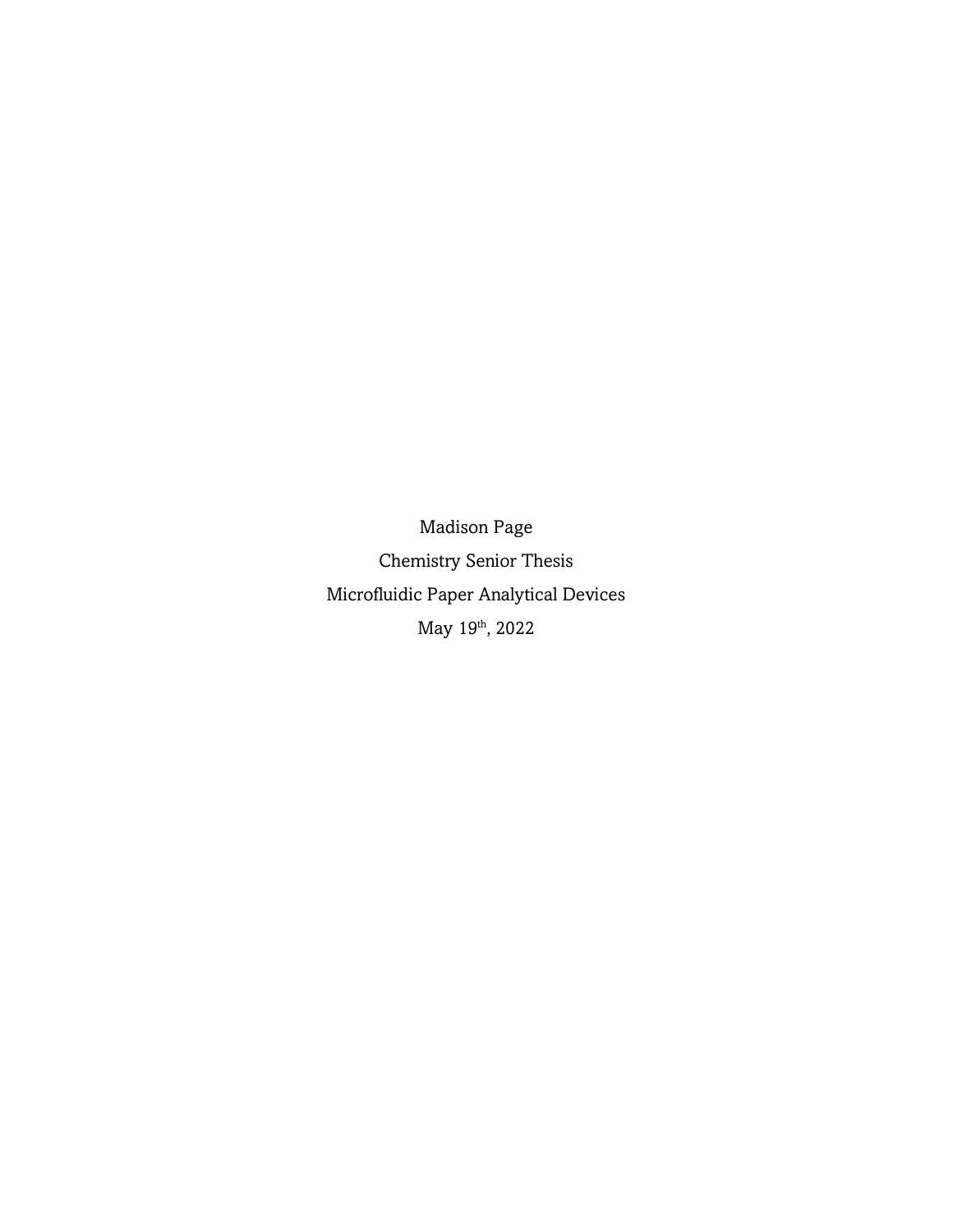#### Abstract

Microfluidic paper analytical devices (µPADs) are small, paper-based matrices similar to Lab-on-a-Chip (LOC). They are capable of semi-quantitative analysis, with applications ranging from medical to environmental to food and beverage testing. Important to improving point-of-care devices (POCs), various techniques have been integrated into µPADs to customize analysis and fit different clinical situations.

### I. Intro

In December of 2011, Pakistani pharmaceutical company EFreeze produced both a blood-thinning medication called Isotab-20 and an anti-malarial drug called Maladar. One day during production, a batch of Maladar became wet and was mislabeled as inert starch filler. It was then added to Isotab-20, and the batch was distributed to thousands of clients for consumption. Over a thousand people become ill, and 213 patients died from ingesting the drug. This issue demonstrates quality control negligence of EFreeze (Pakistani Government). An easy way to test the drugs on a regular basis could have decreased the likelihood of this event occurring. Unfortunately, some companies deliberately add fillers to medications to decrease costs at the expense of patients' health. Cheap ways for outside sources to accurately test drugs could mitigate companies' deception.

Another present issue is foodborne pathogens, such as Salmonella, E. coli, and S. aureus. According to the World Health Organization, over 200 million foodborne related illnesses occur every year, as well as 420,000 foodborne related deaths. This is a global issue that disproportionately affects people from low-income areas. Low-income areas suffer three-fourths of all foodborne related illnesses that occur globally. Not only that, but the two lowest income areas, Africa and Southeast Asia experience the most years of life affected by foodborne related disability, whereas high-income areas (Europe and North America) experience the least years of life affected by foodborne related disability. An inexpensive, easy-to-use, fast, and accurate way to detect foodborne pathogens is greatly needed to reduce the incidence of illness and in turn, the foodborne pathogen caused mortality rate (Devleesschauwer et al.).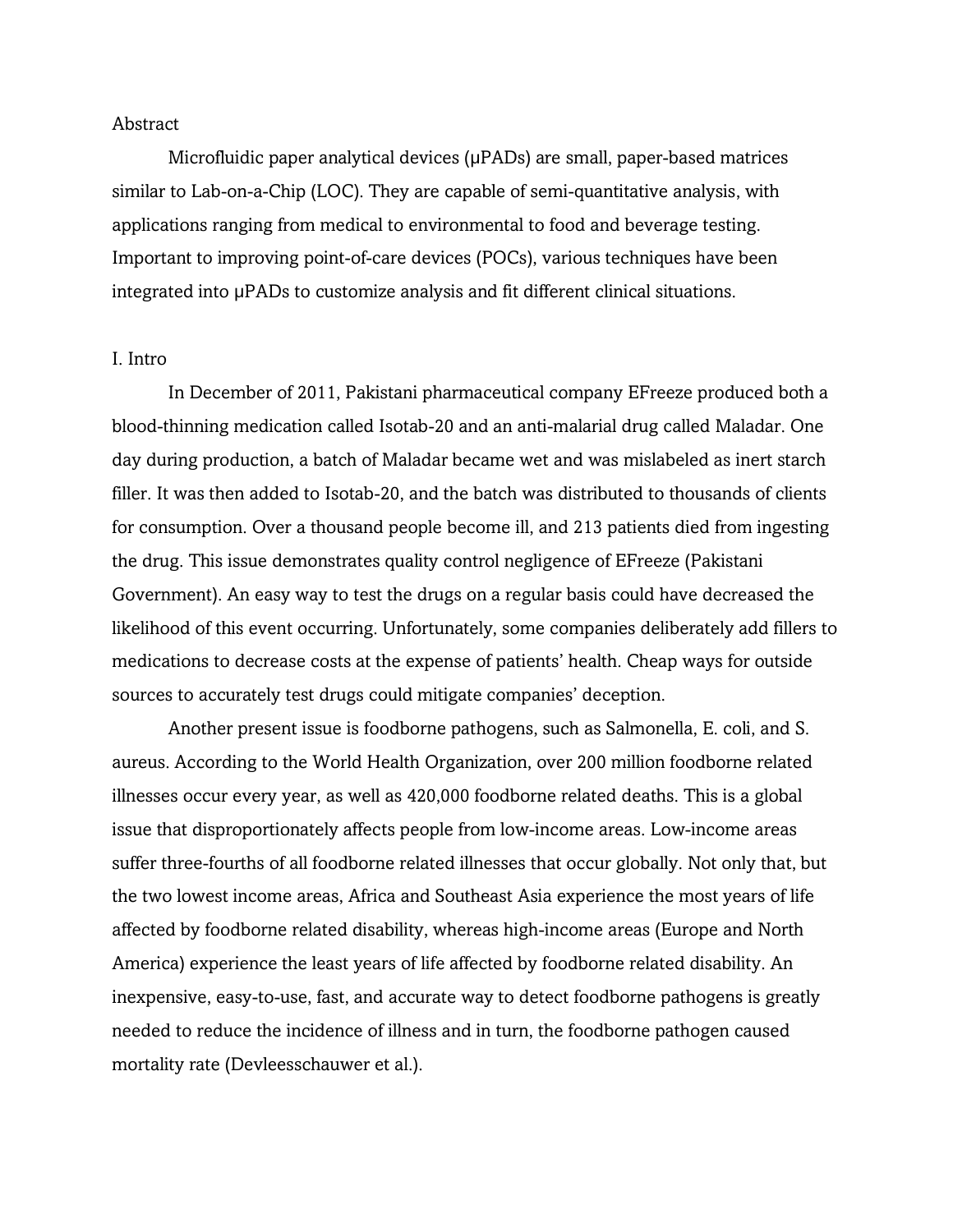Along with foodborne pathogens, cancers such as lung, liver, prostate, breast, and colon cancer strike individuals, causing unnecessary tragedies. Early detection is key to increasing survival rates, however, according to the American Cancer Society. Unfortunately, people from lower socioeconomic situations tend to screen for cancer less than people experiencing socioeconomic security. To provide accurate diagnoses to the entire population, a fast, cheap, accurate device is needed (American Cancer Society).

Paper analytical devices could be a solution to drug quality control, foodbornerelated illness detection, and cancer prevention. These areas are just a few of the countless applications research groups have established. Since around 2009, microfluidic paper analytical devices (µPADs) have caught the interest of numerous research groups that sought to detect all kinds of compounds, from environmental toxins to human biomarkers to pharmaceuticals. µPAD applications can be grouped into three main categories: healthcare, environmental monitoring, and food and beverage quality control.

| <b>Health Diagnostics</b><br><b>Biomolecules</b> | <b>Environmental Diagnostics</b><br>Water | <b>Food and Beverage Control</b><br>Pesticides |
|--------------------------------------------------|-------------------------------------------|------------------------------------------------|
| Small molecules                                  | Soil                                      | Foodborne pathogens                            |
| Nucleic acids                                    | Air                                       | Water quality                                  |
|                                                  | Metals                                    | Beverage quality                               |
|                                                  |                                           |                                                |

Although environmental monitoring is very important to scientific advancement, human health, and earth's preservation, for the purposes of this paper we will examine a few medical applications and food and beverage quality control examples. Healthcare analyses involve detection of biomarkers (such as proteins, hormones, neurotransmitters, etc.), biomolecules, (such as uric acid, glucose, etc.), and nucleic acids; this includes categories like blood tests, drug tests, and pregnancy tests. One of the most important applications is detecting infectious diseases and cancerous cells (Florea et al.).

Healthcare professionals all over the globe utilize devices and techniques for biomarker detection. Blood sugar tests, COVID tests, and pregnancy tests are all examples of biomarker detection. Physicians use the presence (or absence) and quantity of biomarkers to determine whether a patient has contracted an infectious disease, has a long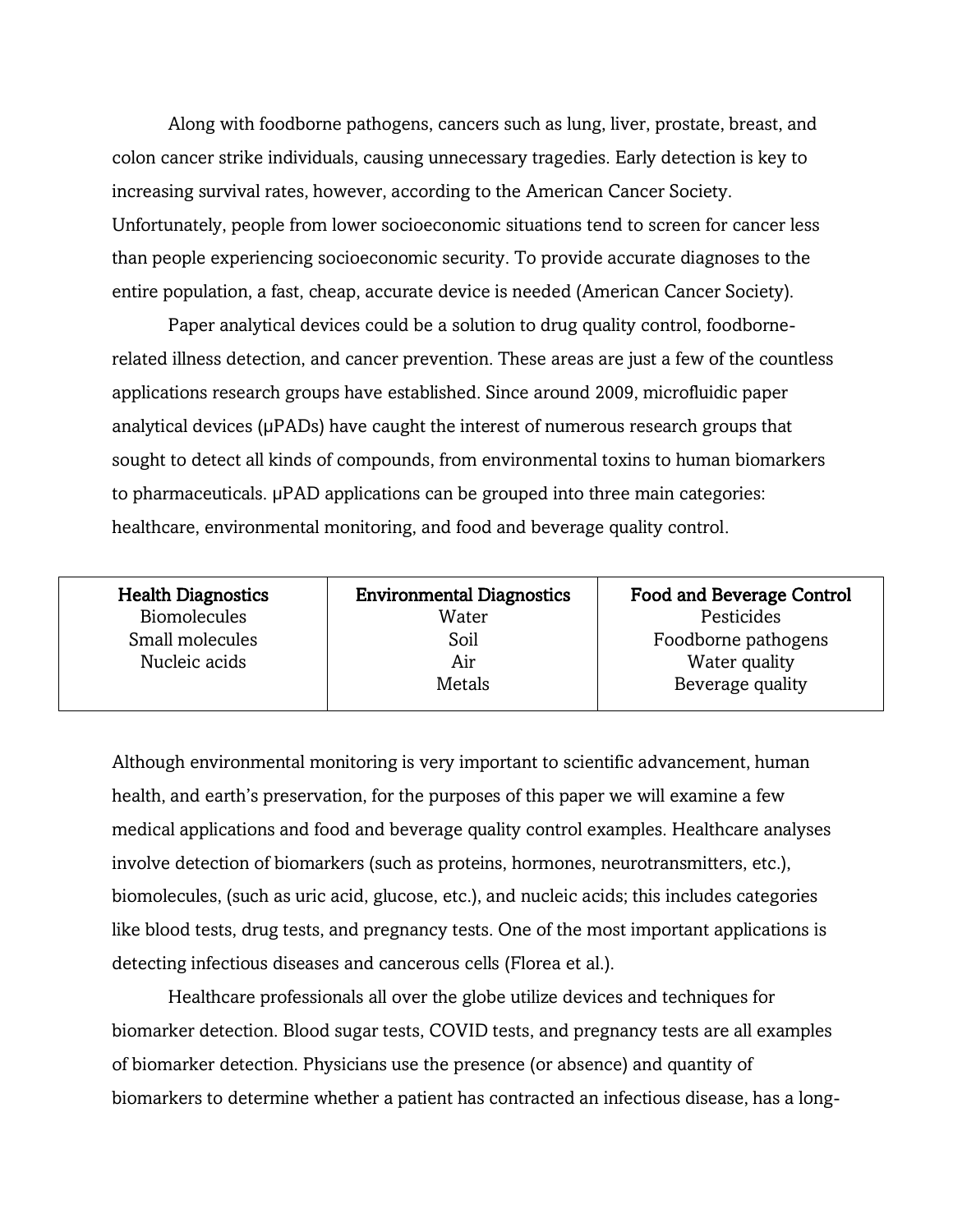term illness (such as cancer), or the presence and quantity of certain key molecules. For example, patients with high risk for diabetes monitor glucose levels in the blood to ensure they stay within a healthy range. Sometimes, rapid diagnosis can be the difference between life and death for patients. The American Cancer Society reports that, "Early detection of cancer through screening reduces mortality from cancers of the breast, cervix, colon and rectum, prostate, and lung" (54).

There are several platforms for detecting biomarkers, such as glass, polydimethylsiloxane (PDMS), poly(methyl methacrylate) (PMMA), poly(cyclic olefin), paper, and hybrid platforms, not to mention traditional methods using enzyme linked immunosorbent assay (ELISA), polymerase chain reaction (PCR), immune fluorescence, immunodiffusion, western botting, flow cytometry, and more. The traditional methods, however, are fairly complicated and equipment heavy. Healthcare professionals in the field would not be able to use them as point-of-care (POC) devices in rural, isolated, or underprivileged areas. Even if they were able to transport the required components, these methods require a large amount of sample and reagent. They are time-consuming when time is of the essence in medical diagnoses. Fast acting, inexpensive, easy-to-use, portable POC devices would help slow or stop the spread of infectious disease and provide faster diagnoses for health conditions, such as several types of cancer (Sanjay et al.). The World Health Organization has issued guidelines for POC devices. Using the acronym ASSURED, they stipulate that the devices must be Affordable, Sensitive, Specific, User-friendly, Rapid/robust, Equipment-free, and Deliverable to those who need it (Kettler et al. 17).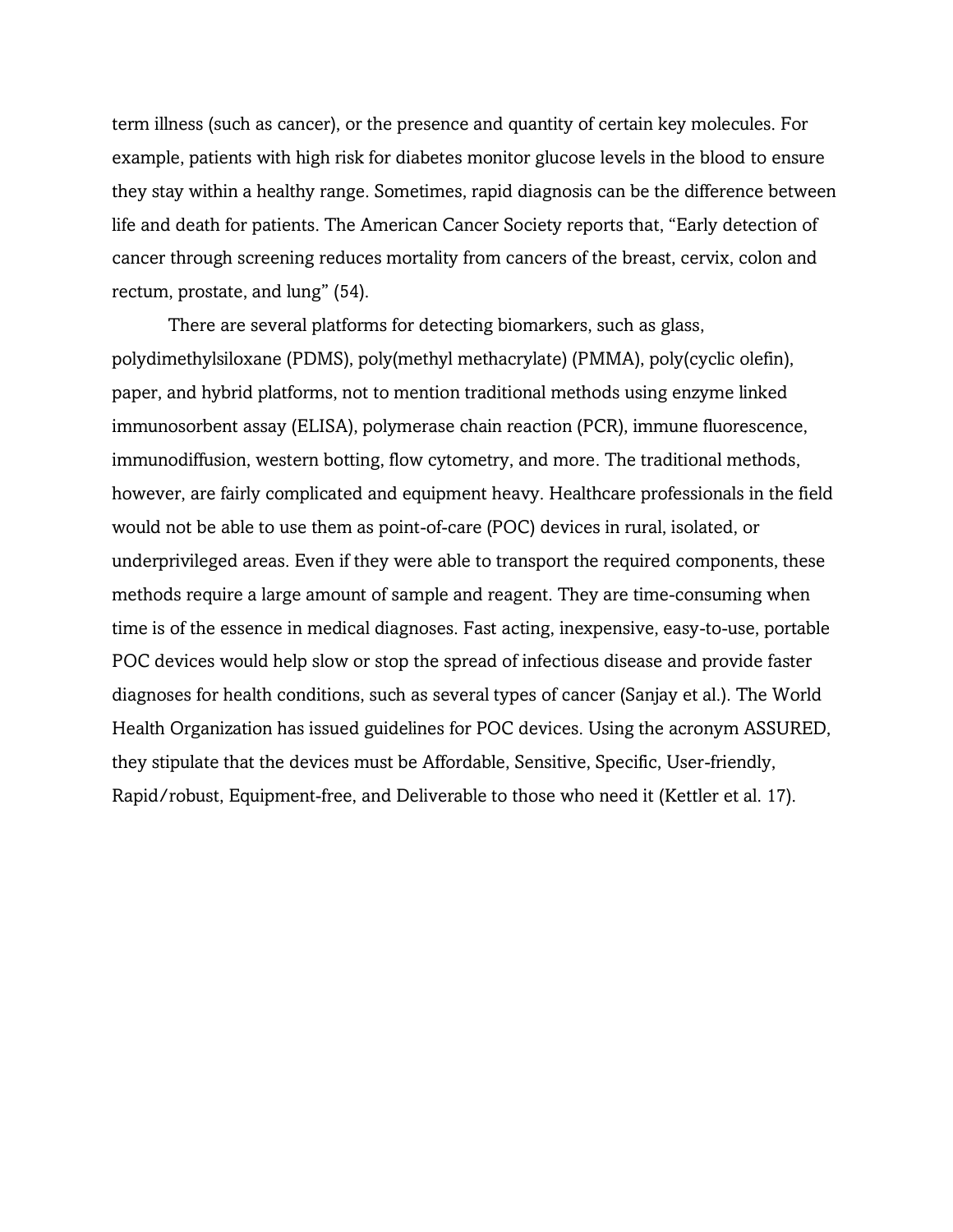

Similarly, four critical categories of "simple diagnostic" include non-skilled operators, inexpensive, accurate, and fast. When all four cannot be achieved, accuracy can be decreased in favor of simplicity and diminished cost.

## II. History

To understand the current state of paper analytical devices, a brief history must be provided. Using paper for scientific analysis dates back to 79 A.D., during the life of Pliny the Elder. He devised a way to test purple dye and ferrous sulfate using papyrus. Thousands of years later, people began using litmus paper to test for pH thanks to Gay-Lussac's research during the 19<sup>th</sup> century. Radial paper chromatography came along later in the century, by the research of Runge (Santiago et al. 89-106). 1883 marked the idea of paper strips that could detect sugar and albumin when Feigl and Matthews created colorimetric assays that took advantage of filter paper's capillary effect. The1930s brought urinary diagnostic paper strip tests. This began a trend of "dipstick" analysis; dipstick tests are based on dipping the strip into the sample. It has expanded from urine detection to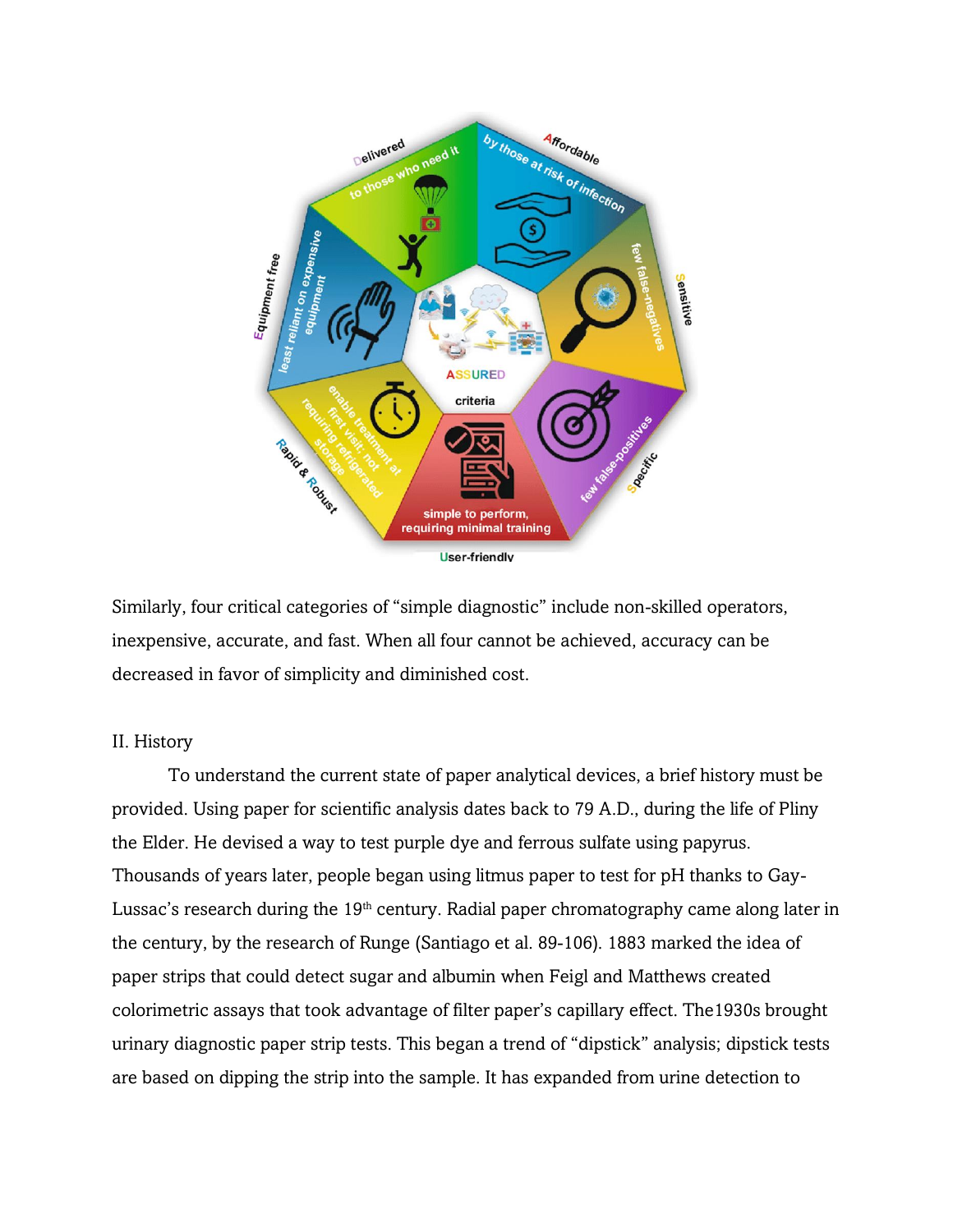ketones, proteins, hemoglobin, and more. Some simply detect the presence or absence of an analyte (indicates "yes" or "no" on the strip), while some incorporate a color change for detection. The latter method is considered a semi-quantitative because it provides the observer with greater clarity on the amount of analyte based on the intensity of the color. Pregnancy tests are another example of dipstick tests. Developed in the 1980s, they were the first commercial lateral flow assay (LFA) method used on paper strips. Soon, research groups realized they could be easily adapted to other analyses; samples like saliva, sweat, urine, plasma, serum, and blood could be added to the strips to detect biomarkers. These LFA strips provide a sample pad where the sample could be loaded, which lead to a conjugate pad, guiding the sample to the reaction matrix. An absorbent pad at the end of the strip collects excess sample, reactant, and product. Straightforward, inexpensive, and long-lasting, LFAs are a valuable asset to the medical, agricultural, biodefense, and environmental communities. They do not require power to operate, and they are relatively easy to manufacture (Altundemir et al.).



This figure demonstrates how LFAs function. First, the sample is loaded onto the paper matrix via the sample port. The sample travels through the conjugate pad and into the reaction matrix, where the first line contains the reaction for a positive or negative result, and the second line indicates the successful completion of the test. If an issue is suspected with the test, then the control line will not show a color change reaction. The absorbent pad at the end catches any excess sample, and the entire LFA is encased with housing, usually plastic (Carrell et al.).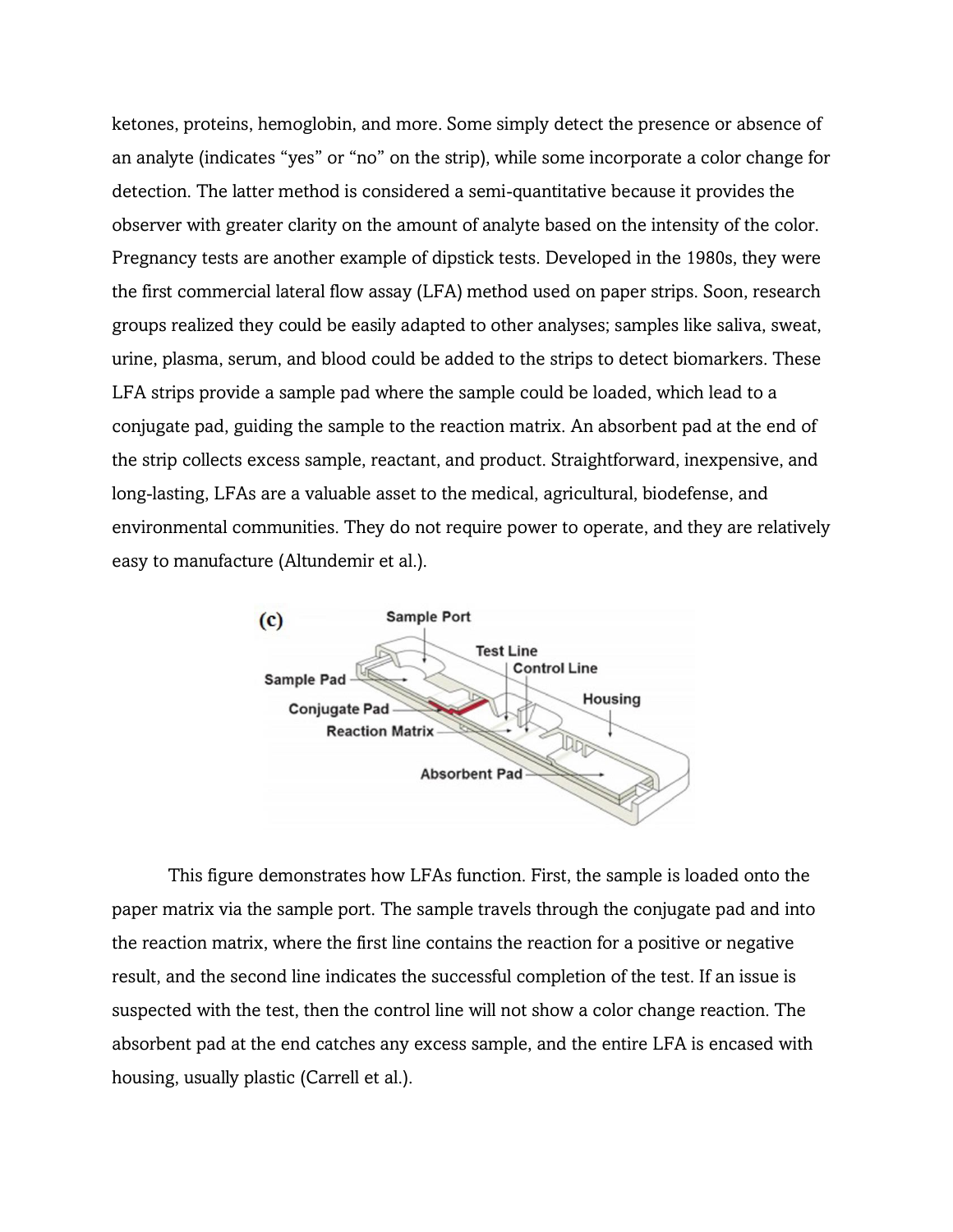Although simple and cheap, scientists are looking for improvements to LFAs because they do not deliver qualitative results. By only reporting "yes" or "no" outcomes, tests are limited in what they can accomplish (Carrell et al. 206). Additionally, only one analyte can be detected at a time, slowing down diagnoses. µPADs gained traction around 2009 as a way to solve the problem of multifaceted, qualitative detection. While retaining the rapid diagnostic speed, low cost, and easy use of LFAs, µPADs can detect multiple biomarkers at the same time, on the same device. Fabrication methods have evolved over the past 20 years, during which glass and silicon have been replaced by soft lithography, hot embossing, and wax printing techniques (Altundemir et al.).

#### III. Composition

Paper analytical devices (µPADs) are incredibly thin, from hundreds to tens of micrometers thick. In order to be classified as a micro device, the technology must have at least one functional dimension at a micrometer scale (Santiago et al.). One reason µPADs are a promising solution to healthcare accessibility is their customizable nature. Easily adjustable to specific needs, groups can print, coat, or inject paper with various compounds to fit different situations. There are several materials that can be used to make micro analytical devices, such as glass combined with polydimethylsiloxane (abbreviated PDMS), poly(methyl methacrylate) (abbreviated PMMA), poly(cyclic olefin), paper, or a hybrid created from a combination of materials (Sanjay et al.). Although each material has its benefits, paper devices have unique properties that specifically complement WHO's ASSURED (Affordable, Sensitive, Specific, User-friendly, Rapid/robust, Equipment-free, and Deliverable) guidelines.

There are also other techniques that accomplish biomarker detection but have a few drawbacks that paper devices circumvent. For example, polymerase chain reaction is used in biochemistry to amplify bacterial signals, and it is routinely performed. Despite its frequency in use, it is not available in developing countries due to its high price and requirement for technical skill to operate. Other options include flow cytometry, which is a technique for sorting or counting cells, used to identify blood cancers and microorganisms. Although this approach provides a good deal of information, it requires five components: a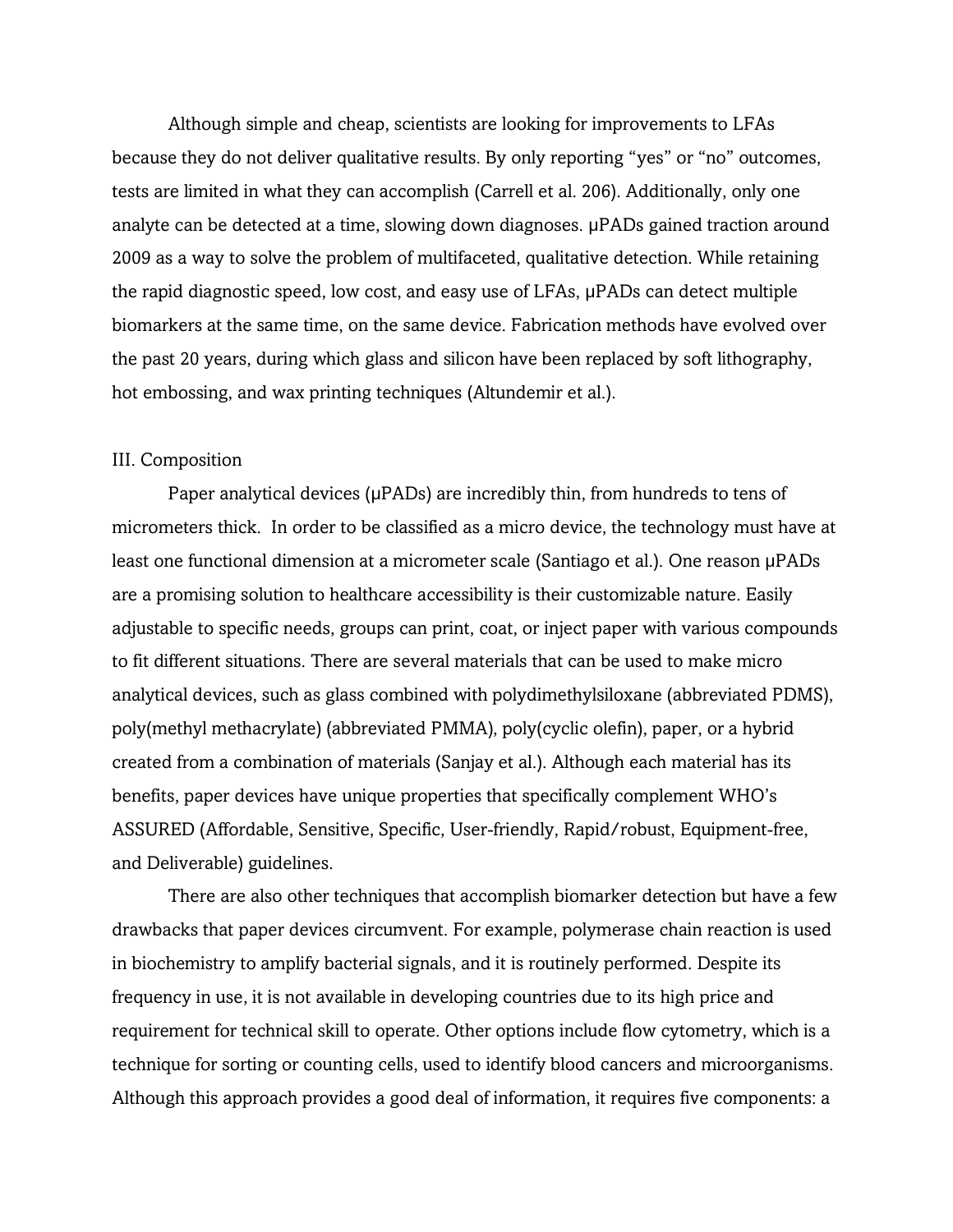flow cell, a measuring system, a detector, an amplification system, and a computer for analysis of the signals (Cossarizza et al.). Western blotting is another method of biomarker detection, but it requires gel electrophoresis, transfer, staining, blocking, and overnight incubation (Yang and Mahmood). Each method has its place within the scientific community but are not the best for point-of-care analysis.

Paper analytical devices (µPADs) are made of cellulosic or nitrocellulose fibers that have been compressed into a certain shape. Paper can transport liquids without the need for external forces due to the capillary effect. Its microporous composition provides a high surface area environment for samples to react. Creating paper is a simple process; no cleanroom procedures are necessary for production, unlike PDMS fabrication. When considering design structures, paper is a flexible option because of its ability to be layered. By stacking several layers of paper, 3D structures can be created. Single layers can be utilized for 2D horizontal flow, and multiple levels can create 3D vertical flow (Sanjay et al.).

There are two main steps in the fabrication of  $\mu$ PADs: construction of channels and construction of hydrophobic or hydrophilic barriers. Within fabrication of channels within the paper matrix, there are two types of methods: photolithography and 2D cutting. The first technique, photolithography, is also referred to as fast lithographic activation of sheets (FLASH). Chromatography paper with light sensitivity acts as the substrate. It is initially covered by a transparency film and backed by black paper. Ink is printed on top of the transparency film, and the layers are exposed to UV light. Then, the transparency film and black paper layers are removed, leaving the chromatography paper layer with some areas developed (photoresist) and some areas as paper. This method of creating channels is relatively inexpensive and requires little equipment (Sanjay et al.).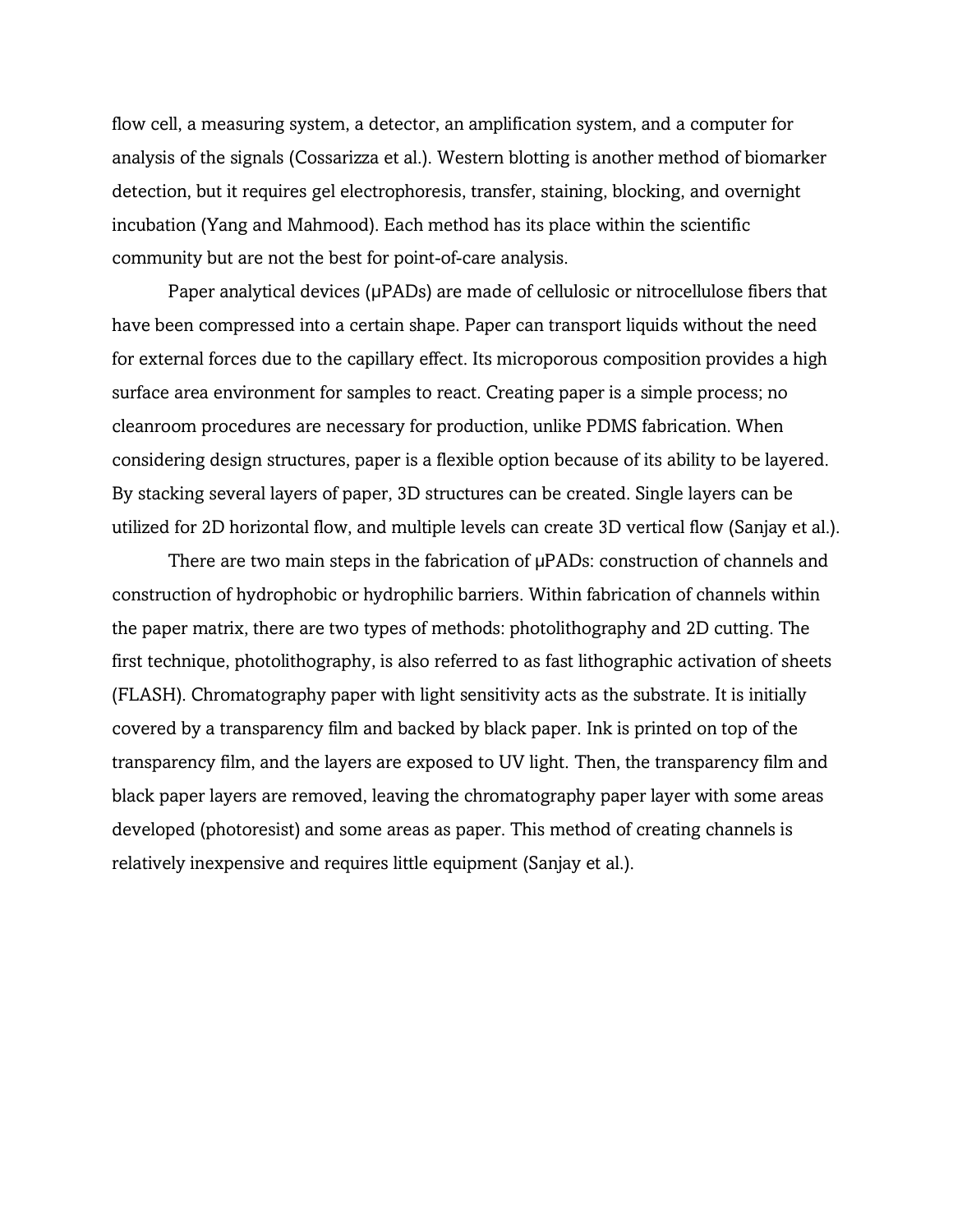

An example of this method was created by a research group led by Dr. Maowei Dou. Their group focused on meningitis detection, fabricating a PDMS/paper hybrid chip that can aid in the diagnosis of the bacteria using a UV light pen (Dou et al.)



The second method of producing pathways within the paper device is by 2D cutting. Channels are cut by programming x-y plots of where a guided knife should cut, or by using a CO2 laser cutter. In this method, nitrocellulose, chromatography paper, or regular photocopy paper can be utilized for 2D cutting, or it can be cut and stacked to create 3D structures (referenced as the "cut and stack" method) (Sanjay et al.).

While 2D microfluidic paper analytical devices (2D-µPADs) are the simplest to create, 3D-µPADs have the advantage of preventing evaporation of the sample. The "cut and stack" method is effective for creating vertical channels but does require either an adhesive spray or tape to combine layers (Baek et al.). One group, inspired by the ancient Japanese art of origami, researched the feasibility of folding paper layers to create a 3D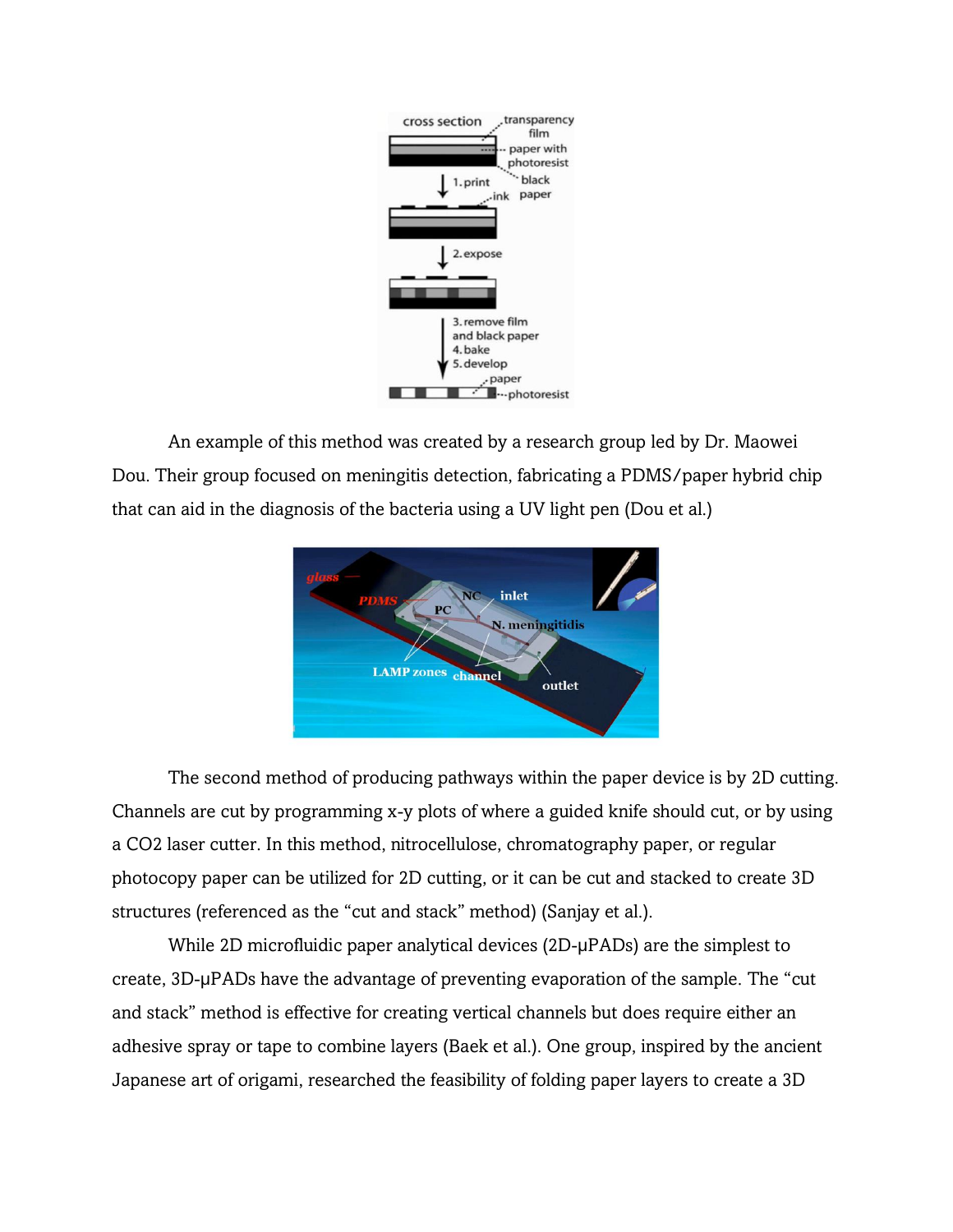effect (Ahmed et al.). Another group led by Dr. Fereshte Gharaghani used intervals of UV light exposure to layer UV-curable resin. The channels created by lack of exposure to the UV-light were able to effectively detect eight biomarkers including: glucose (0–20 mmol/L), cholesterol (0–10 mmol/L), albumin (0–7 g/dL), alkaline phosphatase (0–800 U/L), creatinine (0–500 µmol/L), aspartate aminotransferase (0–800 U/L), alanine aminotransferase (0–1000 U/L), and urea nitrogen (0–7.2 mmol/L). All of the limits of detection related to concentrations in the normal to abnormal human range (Gharaghani et al.).



Hydrophobic barriers within a µPAD guide the sample to its target reaction point without soaking into the paper device. The paper matrix is by nature hydrophilic, so creating hydrophobic barriers forces reagents and samples to follow a certain path in the device. These barriers also help prevent contamination; a µPAD can have multiple channels of different compounds without mixing. Multiple multiplexed assays can be achieved. Although most devices require hydrophobic walls in hydrophilic paper, sometimes the desired effect is hydrophilic barriers while the channels are hydrophobic (Santiago et al.). There are several ways of fabricating channels. Methods include physical deposition, chemical modification, and wax deposition, with wax deposition being the most popular (specifically for hydrophobic barriers). Because wax is affordable, innocuous, and sets quickly, it is commonly used to create hydrophobic pathways. Wax is printed on the desired paper using a device similar to an inkjet printer. The wax is melted so that it seeps into the paper's pores, then it is allowed to solidify. When melted between 110-130ºC, the wax is able to withstand temperatures below 60ºC after it hardens (Sanjay et al.)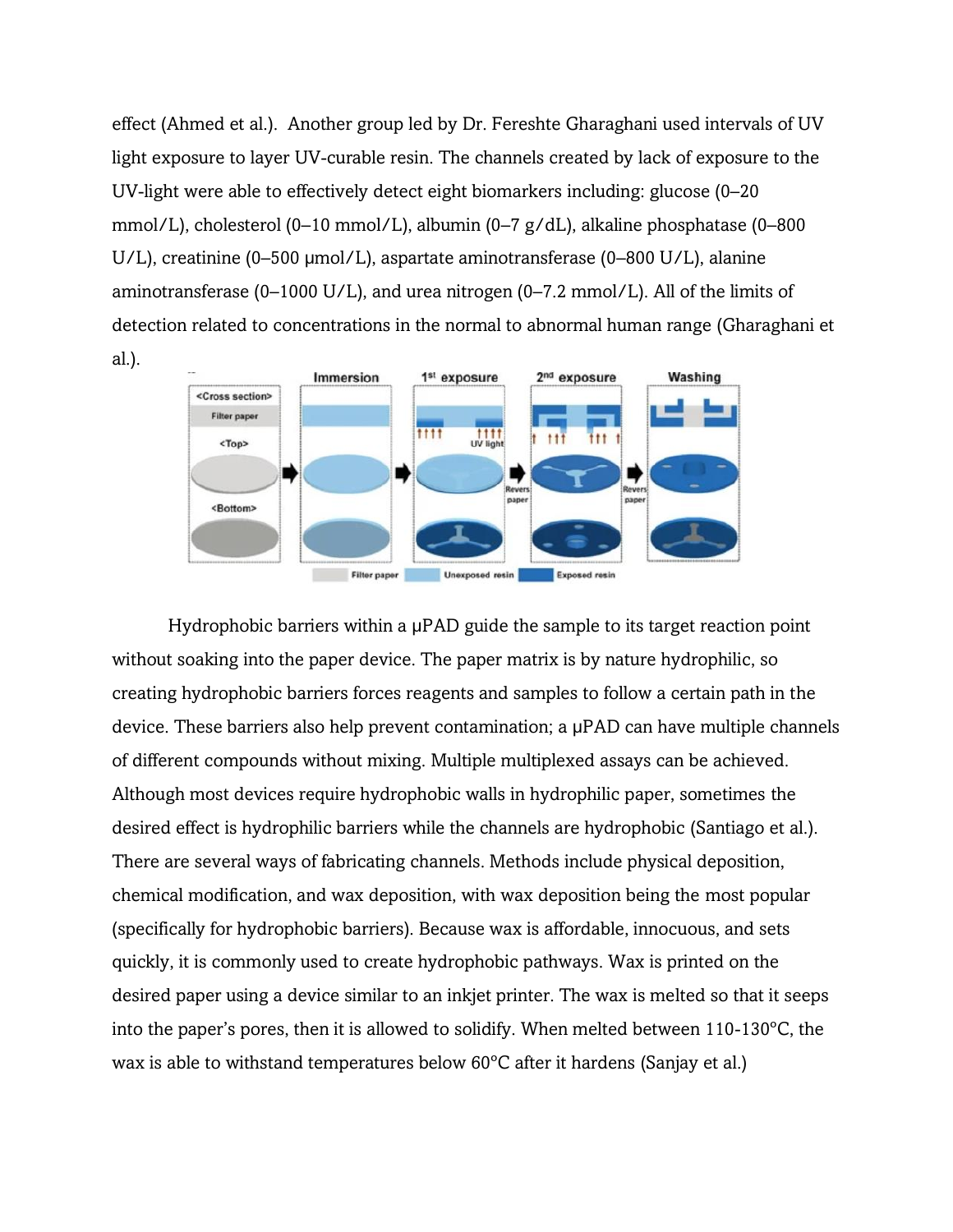Channel size is another aspect to consider when fabricated a µPAD. Channels should be uniform in diameter and length in order to ensure signal consistency. Dr. Gharaghani's research included running an ink test through the channels to confirm equalized flow speed. To quantify the uniformity of the µPAD channels, his group recorded the speed at which the ink flowed through the channels and measured the length and diameter of the channels (Gharaghani et al.).

#### IV. Principles of Flow

When working with compounds in a µPAD, principles of flow must be considered since it is the primary means of sample movement, and the detection reaction usually depends on controlled compound flow. Current µPAD research includes two kinds of flow utilized in POC devices: wet-out flow and fully wetted flow. The wet-out process involves a fluid front travelling across dry paper or porous media of choice. This type of flow is described by the Washburn equation:

$$
L^2=\frac{\gamma D t}{4\mu}
$$

"L" equals the distance the fluid front moves, "t" equals time elapsed while the fluid front moves, "D" equals the average pore diameter of the paper (or other media), " $\gamma$ " equals the surface tension of the fluid, and "µ" equals the viscosity of the fluid. For fully wetted flow, the flow is observed through electrochemistry instead of a physical front. Electrochemical sensors detect the flow of samples that are already travelling along wet channels. Scientists observe that the Darcy Law is in effect in fully wetted flow:

$$
Q = -\frac{\kappa WH}{\mu} \cdot \frac{\Delta P}{L}
$$

"Q" equals the volumetric flow rate of the fluid, " $\kappa$ " equals the permeability of the paper (or other media) in relation to the fluid, "µ" again equals the viscosity of the fluid, "W" over "H"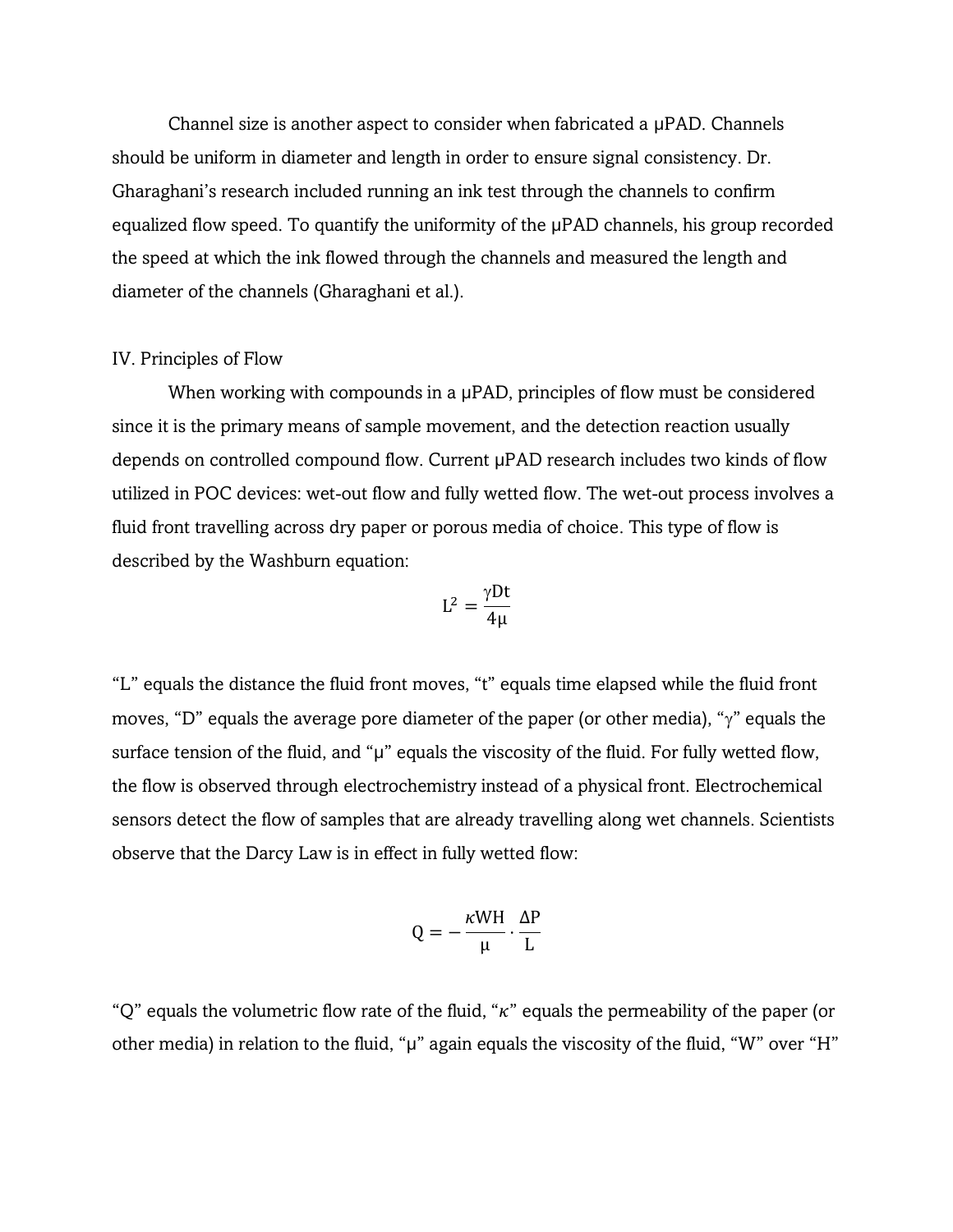equals the area of the channel (perpendicular to the direction of flow), and  $\frac{\Delta P}{L}$  equals the total pressure difference divided by the length of the channel (Fu et al.).

#### V. Detection

Detection in most cases depends on colorimetric assay results. Using the naked eye, results are semi-quantitative, as a change in color indicates a more concentrated sample. Furthermore, fully quantitative results can be obtained through digital image processing by documenting results with a camera (Kaneta et al.). Because an advantage of µPADs is their portability, adding the necessity for outside devices such as cameras and computers for analysis is unattractive. In certain cases, it might be worth the extra burden when improved accuracy in concentration determinations is necessary, but overall, the simpler the better. To solve this challenge, some groups have developed time-based detection methods. Similar to affinity liquid chromatography, the channels are coated with a specific reagent that binds to an analyte if present in the sample. This increases the retention time as compared to a control group. From there, concentration can be determined based on length of time spent in the channel (Roda et al.).

One method of detection is electrochemical detection (ePADs). These devices utilize tiny, highly sensitive electrodes, making the device portable, lightweight, and lowcost. Carbon is the most common electrode used, but electrodes can be other substances or even combinations of substances to created redox mediators. Gold is also used, but less common as it is more expensive. Some research groups have explored the possibility of gold nanoparticles to reap the benefits of gold electrodes without the high cost. Electrochemical detection works by describing and quantifying previously separated compounds. For example, ePADs have been used to detect the presence and quantity of glucose with the redox mediator, Prussian blue. In 2008, researchers paired ePADs with smartphones for controlling the devices. The smartphone provided potentiostatic control (Santiago et al.).

Other types of detection include chemiluminescence, which uses light to excite analytes, and the signal of emitted wavelengths is recorded. Another method combines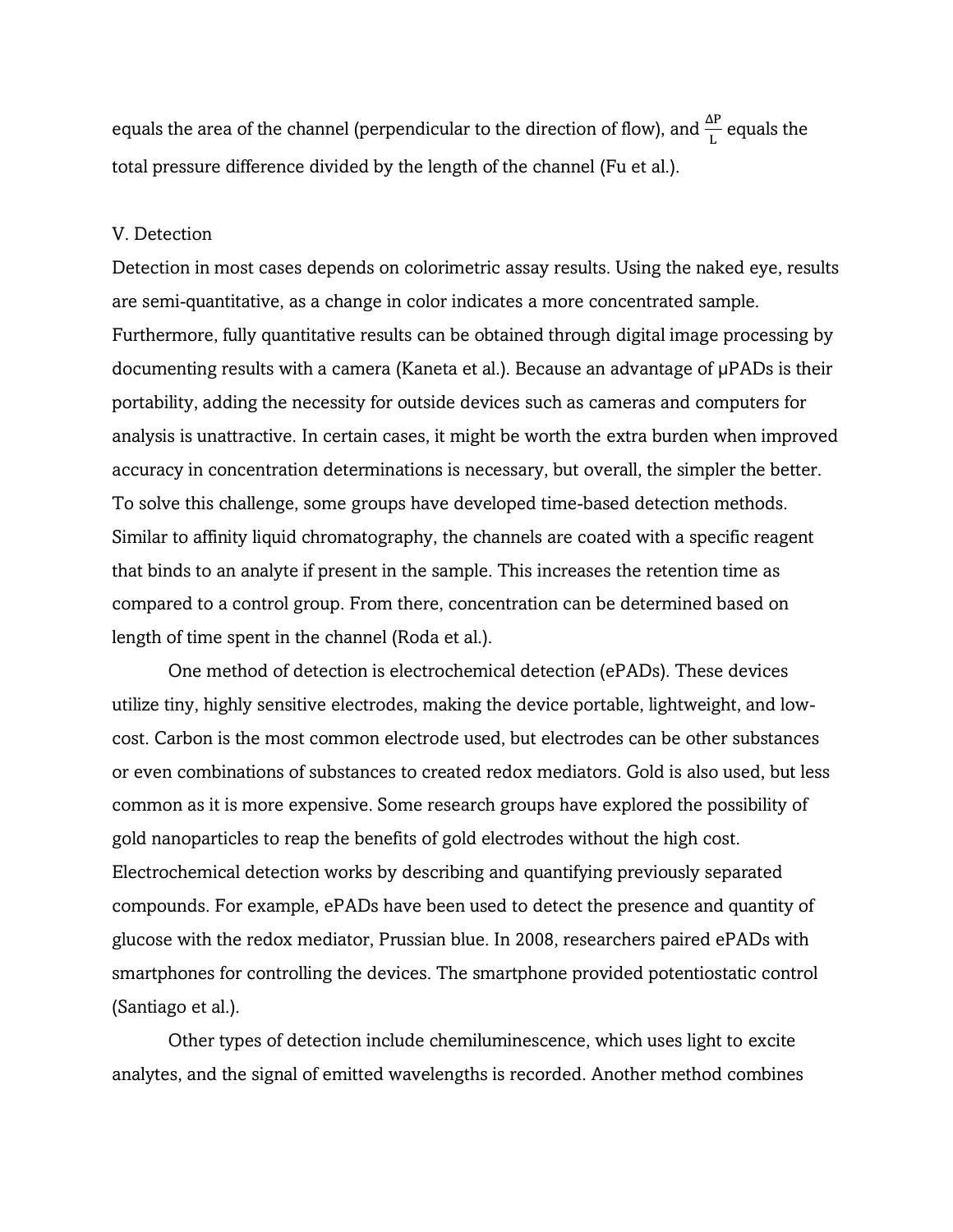chemiluminescence and electrochemical detection to form electrochemiluminescent detection.

## VI. Applications

There are many exciting advances in the field of paper analytical devices. Because paper is compatible with many biomarkers, one benefit of µPADs is its customizability. An example of a µPAD that detects biomarkers using multiple indicators is Dr. Weeseop Dungchai's research. His group designed and accomplished a µPAD that was able to semiquantify glucose, lactate, and uric acid at medicinally relevant detection levels (0.5–20 mM, 1–25 mM, 0.1–7 mM respectively). Quantity of specimen present depends on color change; the darker, more intense the color, the greater amount of target compound present. Specifically, oxidase enzymes were used to decompose the target compounds, in turn producing hydrogen peroxide, which oxidized the indicator reagents. The oxidized indicators were what caused an observable change in color. The group used multiple indicators simultaneously for each analyte to improve the accuracy of the detection. (Dungchai et al.).



A second application utilizing the colorimetric analysis is seen in Dr. Jana Jokerst's research. Jokerst's group successfully developed a µPAD specifically for detecting foodborne pathogens. Their identification of pathogens depends on a color change within the device when a target enzyme of interest reacts with the chromogenic substrate. Examples they have tested include E. coli, L. monocytogenes, Salmonella, and others. To accomplish detection of the bacteria, three enzymes were used: β- galactosidase with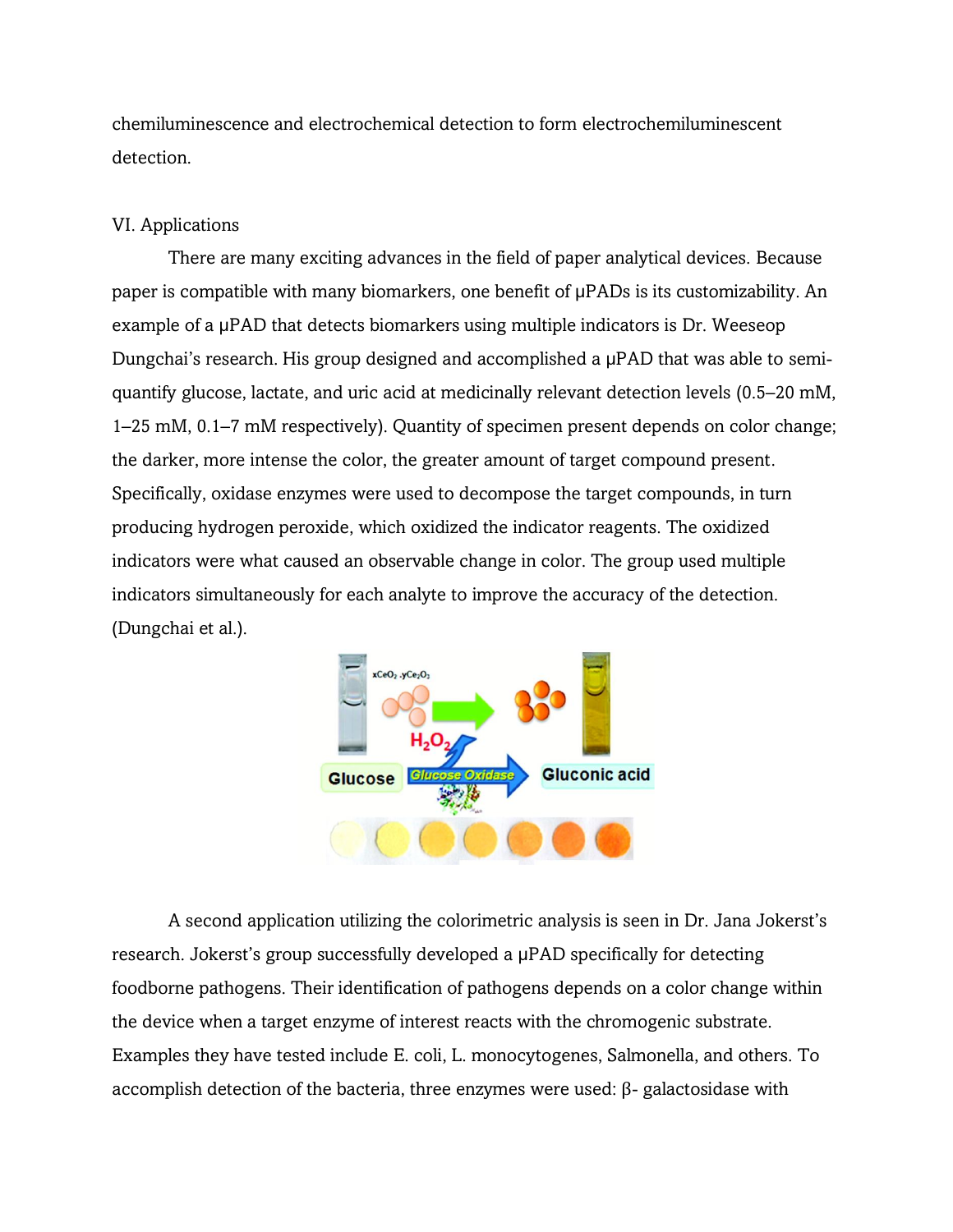chlorophenol red β-galactopyranoside (CPRG), which binds with E. coli,

phosphatidylinositol- specific phospholipase C (PI-PLC) with 5-bromo-4-chloro-3- indolylmyo-inositol phosphate (X-InP) which binds with L. monocytogenes, and esterase with 5 bromo-6-chloro-3- indolyl caprylate (magenta caprylate), which binds with S. enterica. The colors change from yellow to red-violet, colorless to blue, and colorless to purple, respectively. The example below shows an analysis of bologna with and without spikes of Salmonella. The first two columns (negative control and bologna control) remain colorless, but the last three rows (spiked with  $10^{1}/cm$ ,  $10^{2}/cm$ , and  $10^{3}/cm$  bacteria) demonstrate a color change after 6-8 hours. The color change reaction in the highest concentration was also clearly visible sooner, indicating the ability to determine approximate concentration, not simply the presence or absence of the bacteria (Jokerst et al.).



At Notre Dame, Dr. Marya Lieberman's group has developed a µPAD that tests the quality of a drug by using comparative analysis. The sample compound is ground into a powder and then smeared across the card. The card is placed in water, and similar to thinlayer chromatography (TLC), the water acts as the mobile phase. As the water travels up the paper, it carries the preloaded reagents up the sectioned channels until they come into contact with the drug. At this point, the drug either reacts with the reagent to form a color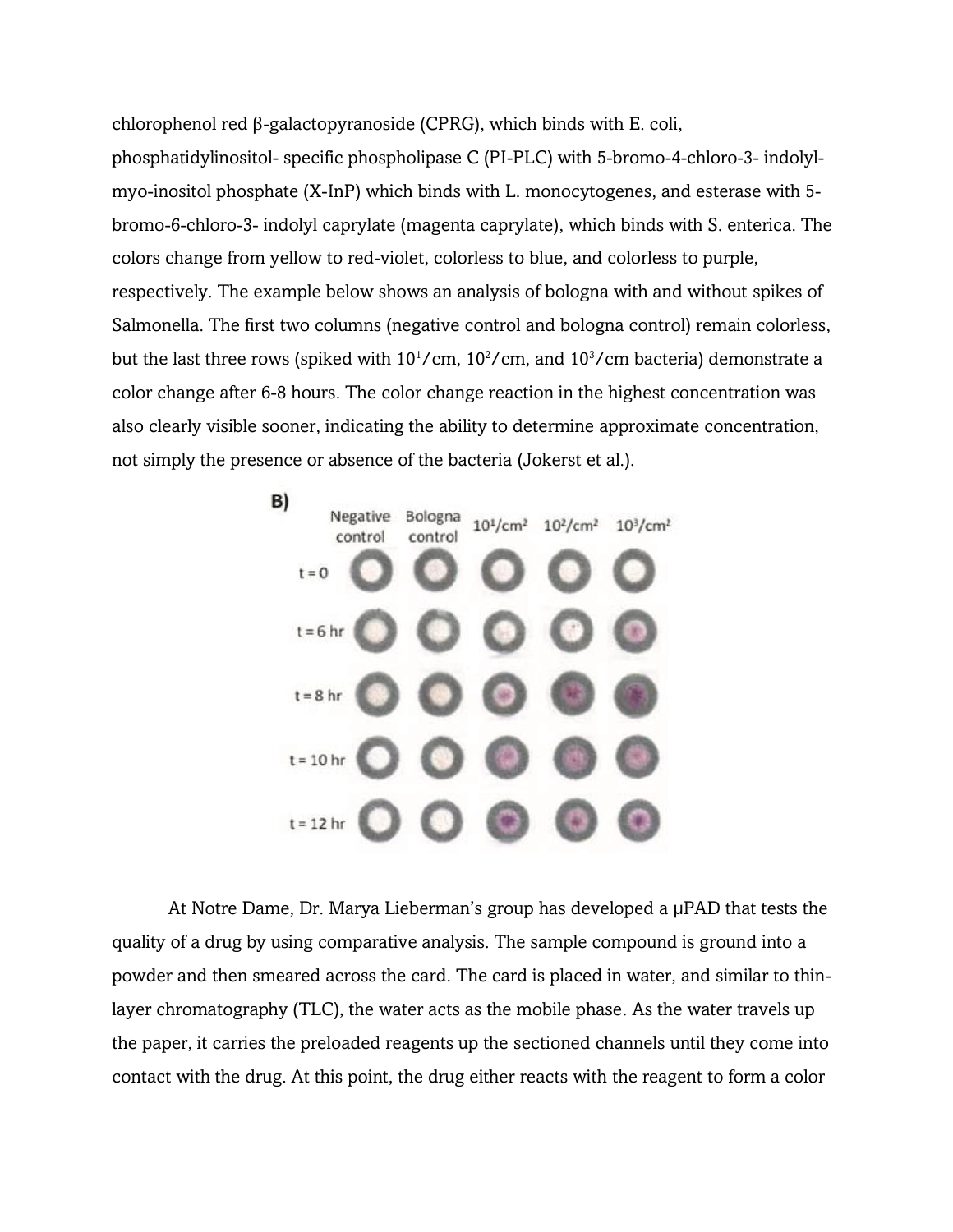change, or it remains unchanged by the reagent. A pink spot at the top of column "A" indicates the completion of the test, at which point the observer can record the results by taking a picture of the µPAD. The results degrade within an hour of the initial test, so results must be recorded immediately.



A µPAD test must also be performed on a pure form of the tested compound in order to compare results. Once the pure compound's results are in the database, future tests of the same drug can be tested against it. If the colors match, the test indicates drug purity. If the color is different from the original compound, then a technician has reason to be suspicious of the drug's contents. From there, the compound must be sent to a lab capable of high-performance liquid chromatography for identification of the unknown pollutants (Lieberman et al.).

Another project Dr. Lieberman has developed is the detection of specific fillers added to milk. In some countries, such as India, milk is commonly diluted with water to increase the profit per gallon of milk at the expense of the consumer's health. Starch, sugar, and urea are added as fillers to conceal alterations to the product. These fillers were difficult to identify without laboratory intensive analysis. This project demonstrates use of the wax-printing fabrication method. The wax printed on chromatography paper created hydrophobic barriers to keep the samples within designated areas.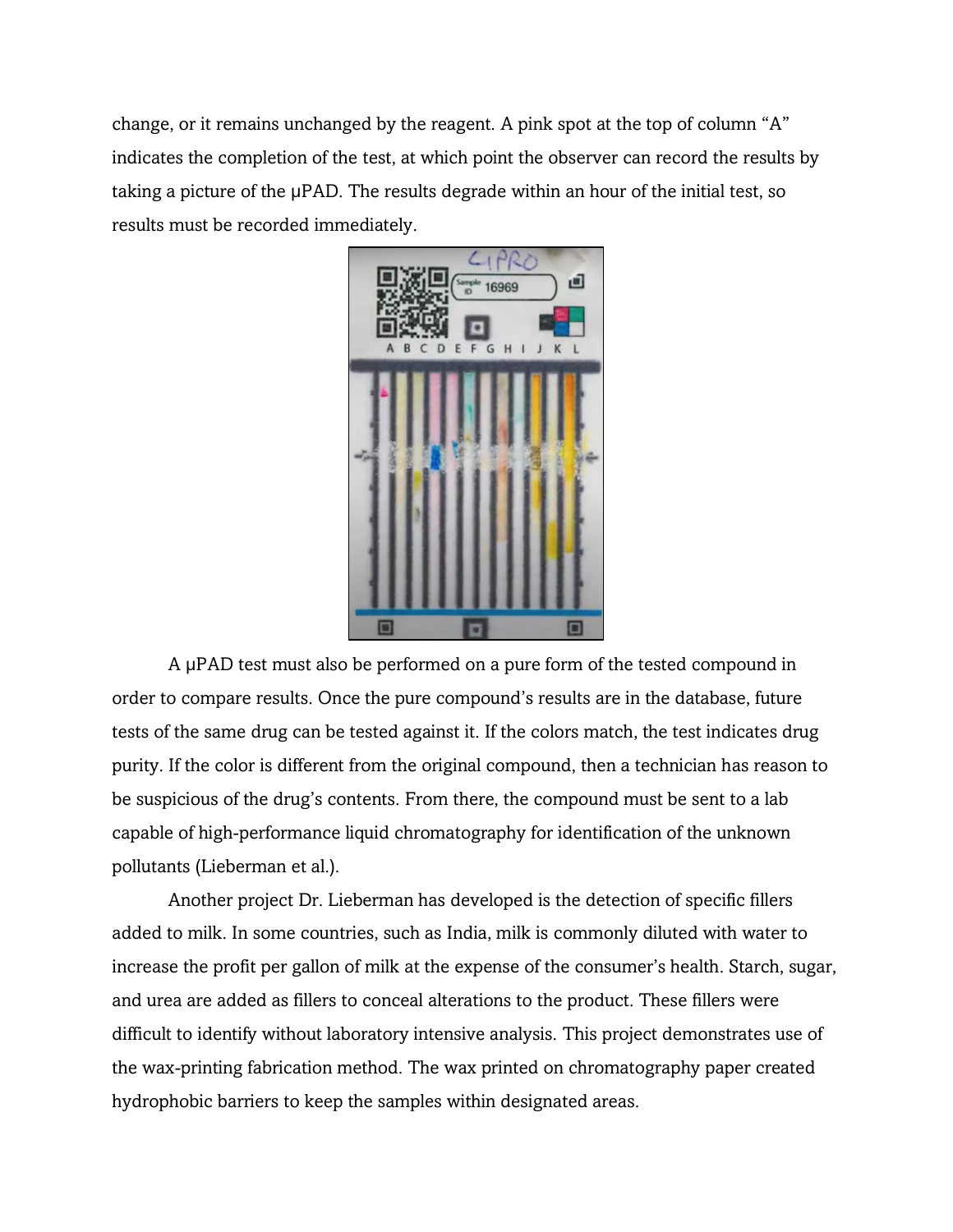

The project employed a similar method to Lieberman's research on drug quality control, where a picture of the µPAD is taken after the completion of reactions. Their group named the µPAD, "MilkPAD."



Each compound analyzed required a color change reaction. Determining the presence of sugar was slightly more technical because milk naturally contains lactose. Lactose, a disaccharide composed of glucose and galactose, breaks down to form glucose through hydrolysis. Therefore, glucose is already present in unadulterated milk. Milk with added sugar has a higher glucose concentration than natural milk, though, once the sucrose breaks down to form glucose and fructose, and the change in glucose can be measured. The group used invertase to facilitate this reaction:

# Invertase Sucrose +  $H_2O \longrightarrow$  Glucose + Fructose 1.

Then, glucose oxidase was used to react glucose with oxygen and water: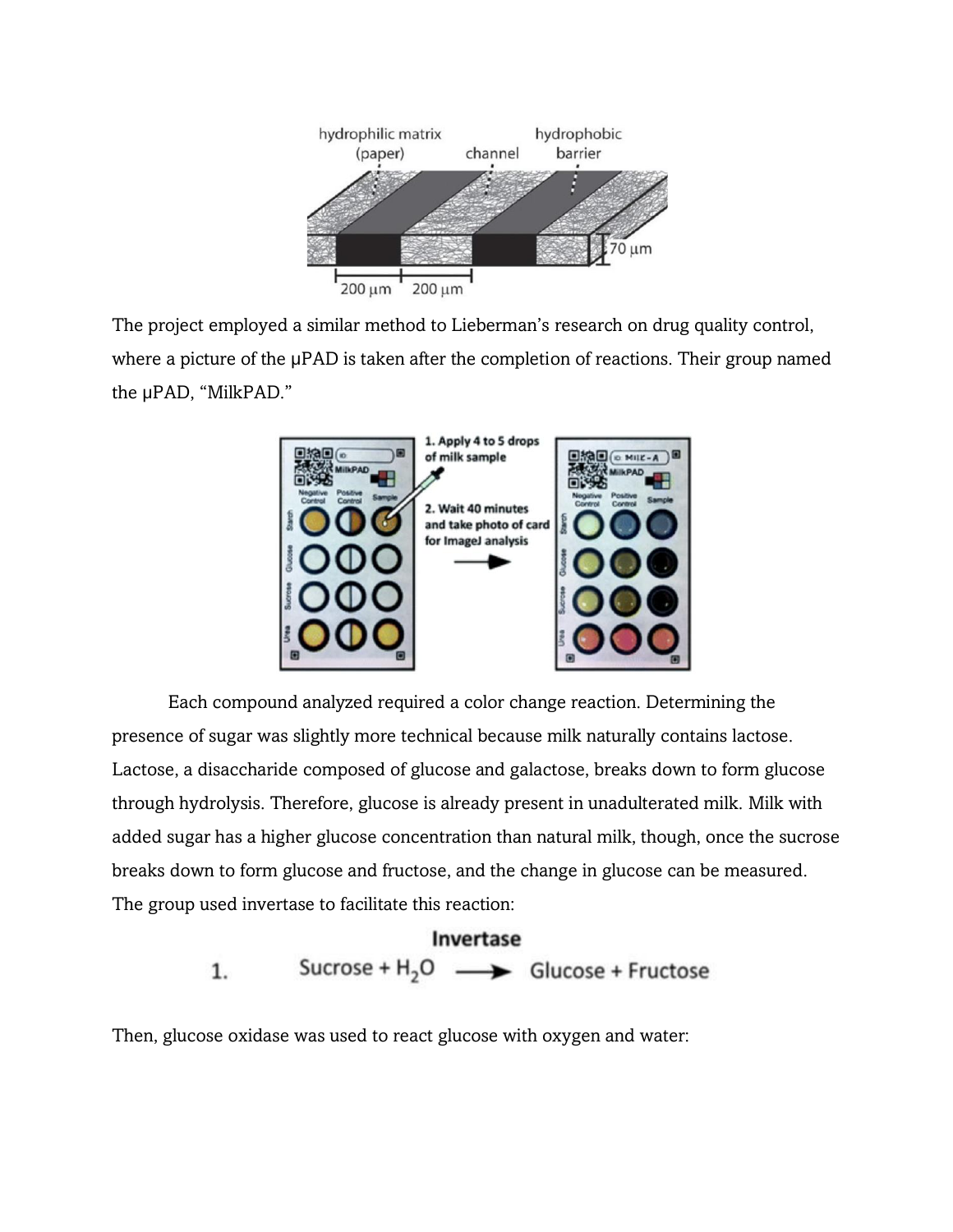# **Glucose Oxidase**

Glucose +  $O_2$  + H<sub>2</sub>O  $\longrightarrow$  H<sub>2</sub>O<sub>2</sub> + D-gluconic acid 2.

And finally, peroxidase and hydrogen peroxide promoted the oxidation of o-Dianisidine:



The group tested milk spiked with each of the three fillers, and their MilkPAD was able to detect the presence of the fillers (Luther et al.). However, urea is a non-competitive inhibitor of invertase, so this may cause the apparent concentration of sucrose to decrease. Their research did not discuss this, so it may or may not be an issue.

A second group has investigated milk analysis with µPADs. Instead of added fillers, Dr. Heeseop Ahn's group fabricated a device that detects the presence of E. coli, S. aureus, and S. Typhimurium in milk.



Section "a" illustrates the procedure used for creating the  $\mu$ PAD, and section "b" describes sample analysis. In this example, Dr. Ahn's group integrated a technique to amplify the signal of the bacteria known as recombinase polymerase amplification (RPA), commonly used in the field of biochemistry. This technique is well-suited for integration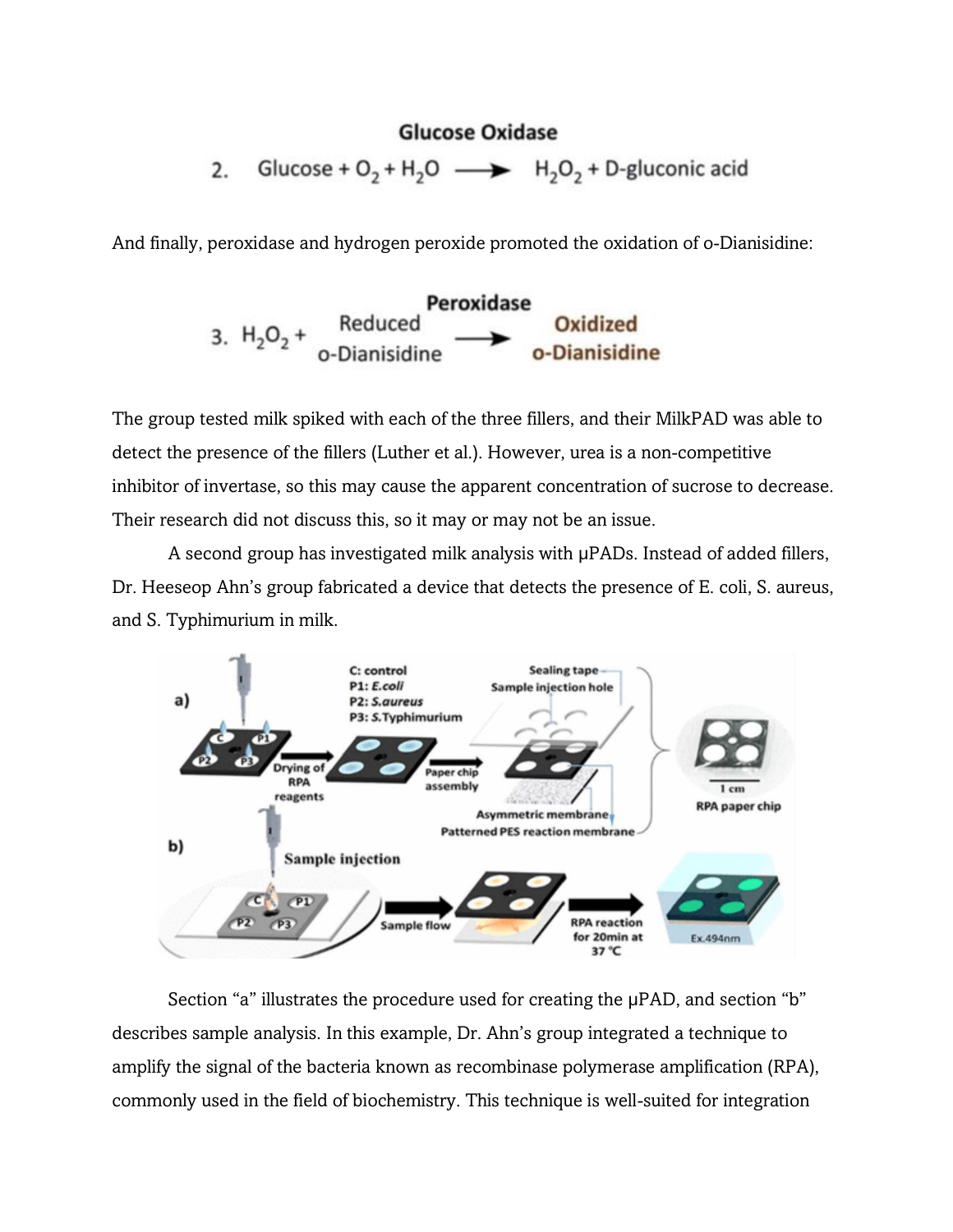with PADs because it does not require any special equipment while achieving sensitivity and selectivity. To begin fabrication, the matrix was developed with four compartmentalized reaction areas, and RPA reagents were added to each zone. RPA reagents included primers specific to the target pathogens, RPA-exo probes, and proteins for amplifying bacterial DNA, which were applied and then allowed to dry completely. The paper chip was then supported by an absorbent paper membrane underneath it to prevent any sample from leaking out of the reaction chip. The reaction membrane and absorbent membrane were covered with sealing tape, save for a sample injection hole in the center of the plastic to hold the layers together. Then, to analyze the bacterial contents of the milk, sample was injected into the hole in the sealing tape and distributed to all four sections of the paper chip. From there, the target-specific RPA reactions occur for  $\sim$ 20min at 37 $\degree$ C, increasing the amount of bacterial DNA exponentially (if target bacteria were present in the sample). Once completed, the zones can be observed using blue light to determine the fluorescence signal from the bacteria and the approximate concentration of the bacteria accordingly. Dr. Ahn's research demonstrates how chemical techniques can be integrated into µPADs. Because the paper matrix is customizable, processes can be combined with it to produce desired results. At the same time, the more complex the process, the more likely the costs and difficulty of use will be increased. With this µPAD, the question of disposal also comes up since the procedure grows harmful bacteria. According to the CDC, microorganisms grown must be autoclaved or incinerated before disposal, preferably before traveling outside the facility (Centers for Disease Control).

Another example of  $\mu$ PAD amalgamation with other techniques is illustrated by Dr. Jia-Yu Huang's research on cancer cell detection. His group developed gold nanoparticles probes, incorporating them into µPADs to quantify cancer cells in a sample.

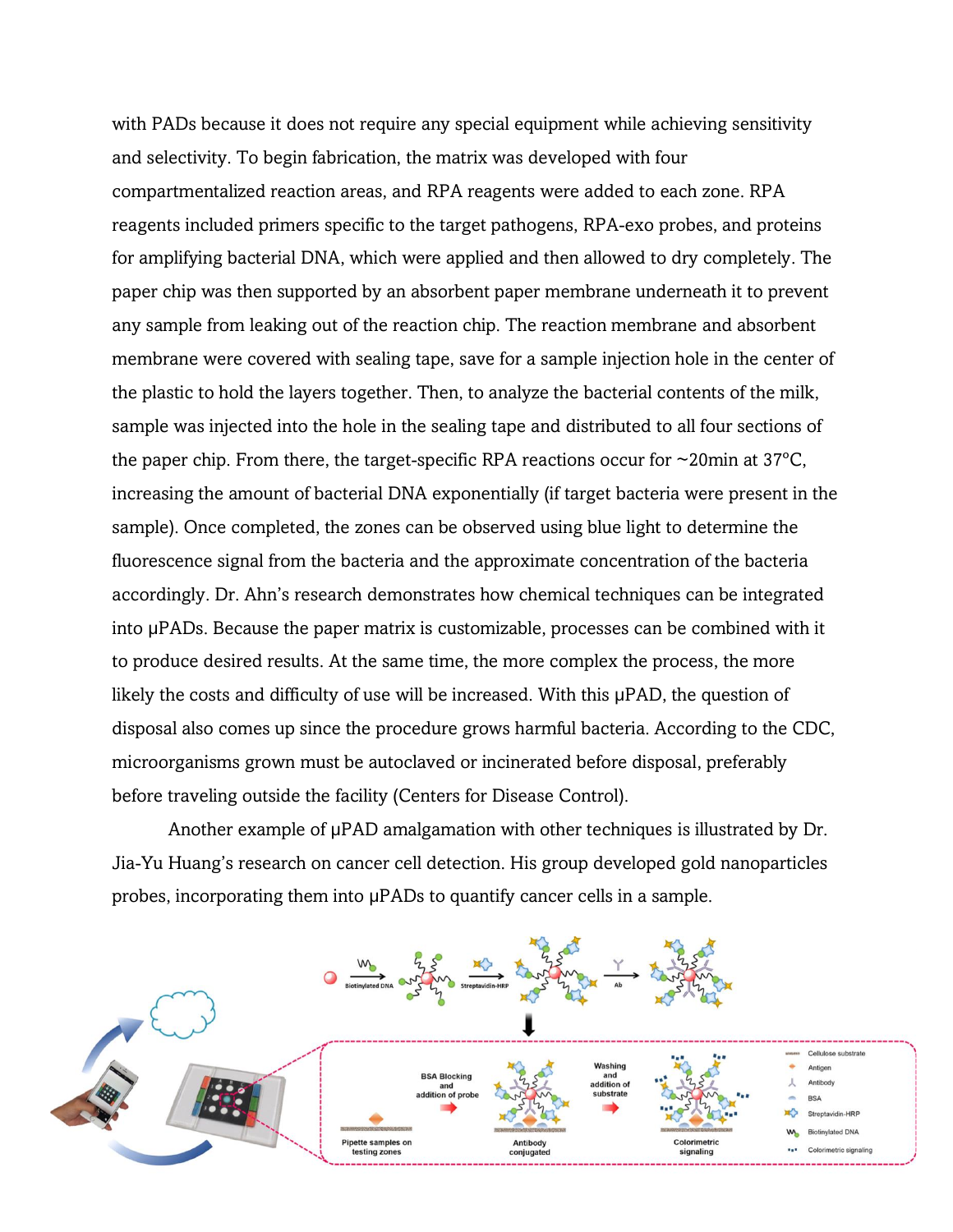First, the group developed gold nanoparticle probes, modified with ssDNA (biotinylated poly(adenine)), designed to bind to cancer cells. Once completed, the sample was loaded onto the µPAD, and the probes were added. The probes attached to the cancer cells, and any leftover probes were washed out. Streptavidin-horseradish peroxidase was added to bind to the remaining probes. Binding of the substrate to the probes created a color change, which could be observed and roughly quantified. The darker the color, the greater the concentration of cancer cells. In their research, they analyzed prostate cancer antigens, but mentioned that different antibodies can be loaded onto the gold nanoparticles to test other types of cancer. At a detection level of 10pg/mL, the device's sensitivity is competitive with other laboratory techniques. Not only is it sensitive, it also can be completed in just 15 minutes (Huang et al.).

#### VII. Challenges

Although µPADs have many advantages and are well-suited for point-of-care use, there are a few challenges. Firstly, they require pure samples for comparative analysis. Technicians must have a general idea of what the compound is before running a µPAD test. As of now,  $\mu$ PADs can help discern whether a sample is contaminated, but are unable to determine the identity of the impurities. When discussing the most commonly used technique (colorimetric assay), the most portable versions of detection are semi-qualitative but become fully qualitative if extra equipment (camera and computer) is available. This could increase the standard deviation of results for rural or low-income areas that do not have access to imaging equipment. In addition to this, colorimetric assays without equipment depend on color vision. Scientists who are colorblind may have difficulty interpreting results. However, several groups have researched methods of detection other than the colorimetric assay without the need for external devices, and these alternatives seem promising.

### VIII. Future

Now that the groundwork is laid for  $\mu$ PADs, it is time for field experiments. Groups have already produced numerous models of  $\mu$ PADs that can detect biomarkers, bacteria,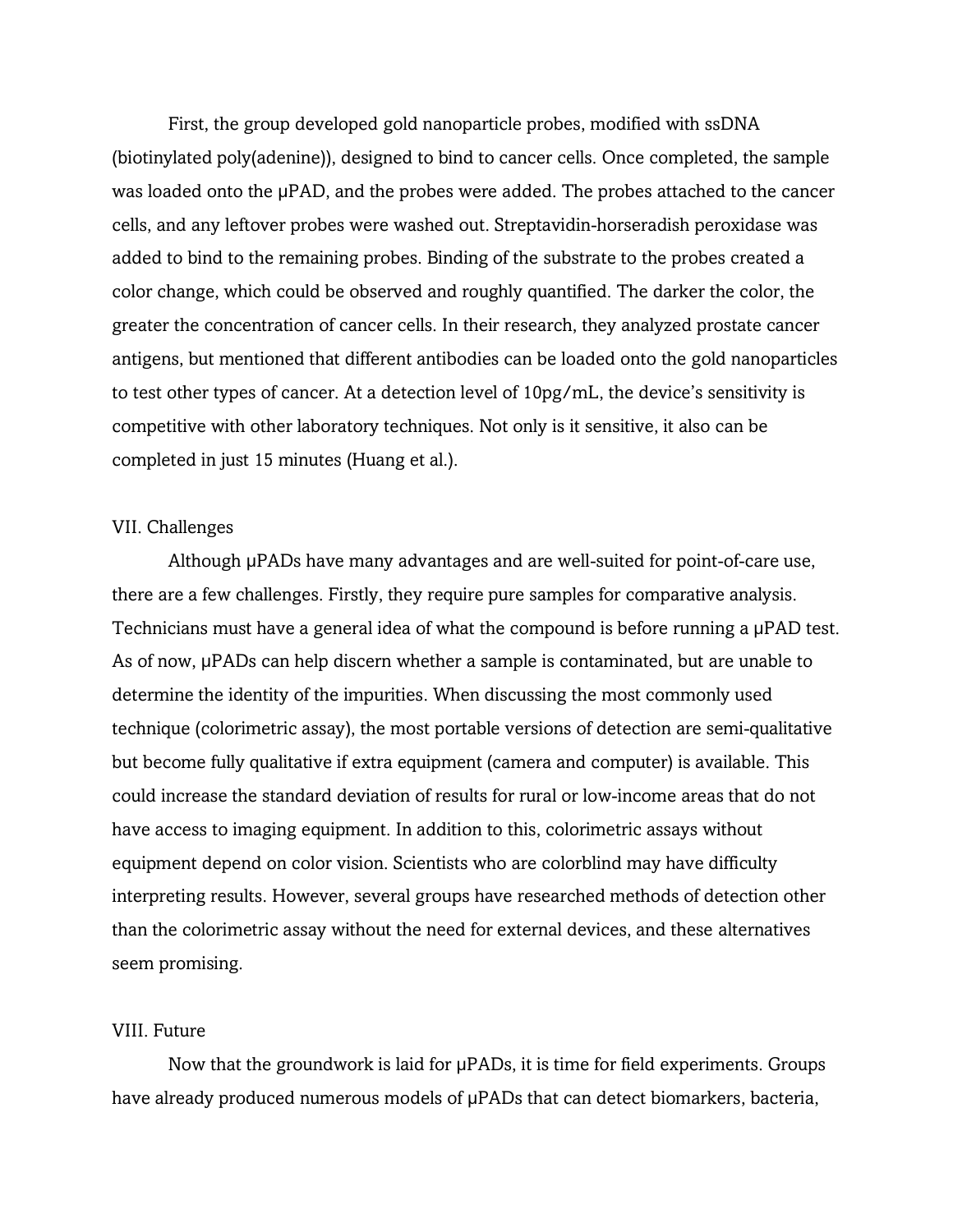and even cancer. The next step is to determine how well these devices perform after transport and the harsh conditions of the real world. Once the devices are field tested, modifications can be made to adapt to device weaknesses. Lab conditions facilitate easy detection, but success is determined by whether the µPAD holds up to outdoor elements. For example, a Red Cross tent might need a way to test for diseases in a crisis, but the clinic is exposed to sun and other weather. Rural, impoverished, or underdeveloped areas may not have access to ideal testing conditions, so it is important that devices can withstand various environmental climates. Once suitable models have been revised, mass fabrication methods can be arranged. Because µPADs are meant to be easily created and inexpensive, this step should be relatively attainable within a short time. With mass production, companies are able to decrease expenses, so ideally the already low-cost of these µPADs should decrease even further when produced in bulk.

Currently, there are several models of µPADs for different purposes. In the future, it is possible that research will move towards a few standard models that can be altered to fit various diagnoses. Another possibility would that a standard build would be developed that would encompass the most common detectors. Having a commonly used  $\mu$ PAD would also increase the confidence in color-change dependent µPADs. The greater the sample pool, the greater confidence labs can have in their results. For example, as of now, labs can test their own control groups with some degree of confidence. However, having a database of tested control samples to compare results with (similar to using a library of mass spectra) would be helpful and efficient. At some point, technicians should not need to run pure samples for comparison.

Some research articles projected that µPADs will expand into other products such as built into bandages for bacterial tests. Because of their paper composition, this makes them ideal for transport, easy use, and cost-effectiveness, but inadequate for extended use. The devices (at least with their current designs) could most likely disintegrate with day-today wear and tear. The point of paper devices is that they are meant for simple, POC analysis rather than recurrent usage.

Another take some groups have mentioned is incorporating µPADs with smartphones to utilize their display output. While this is a good idea, technology changes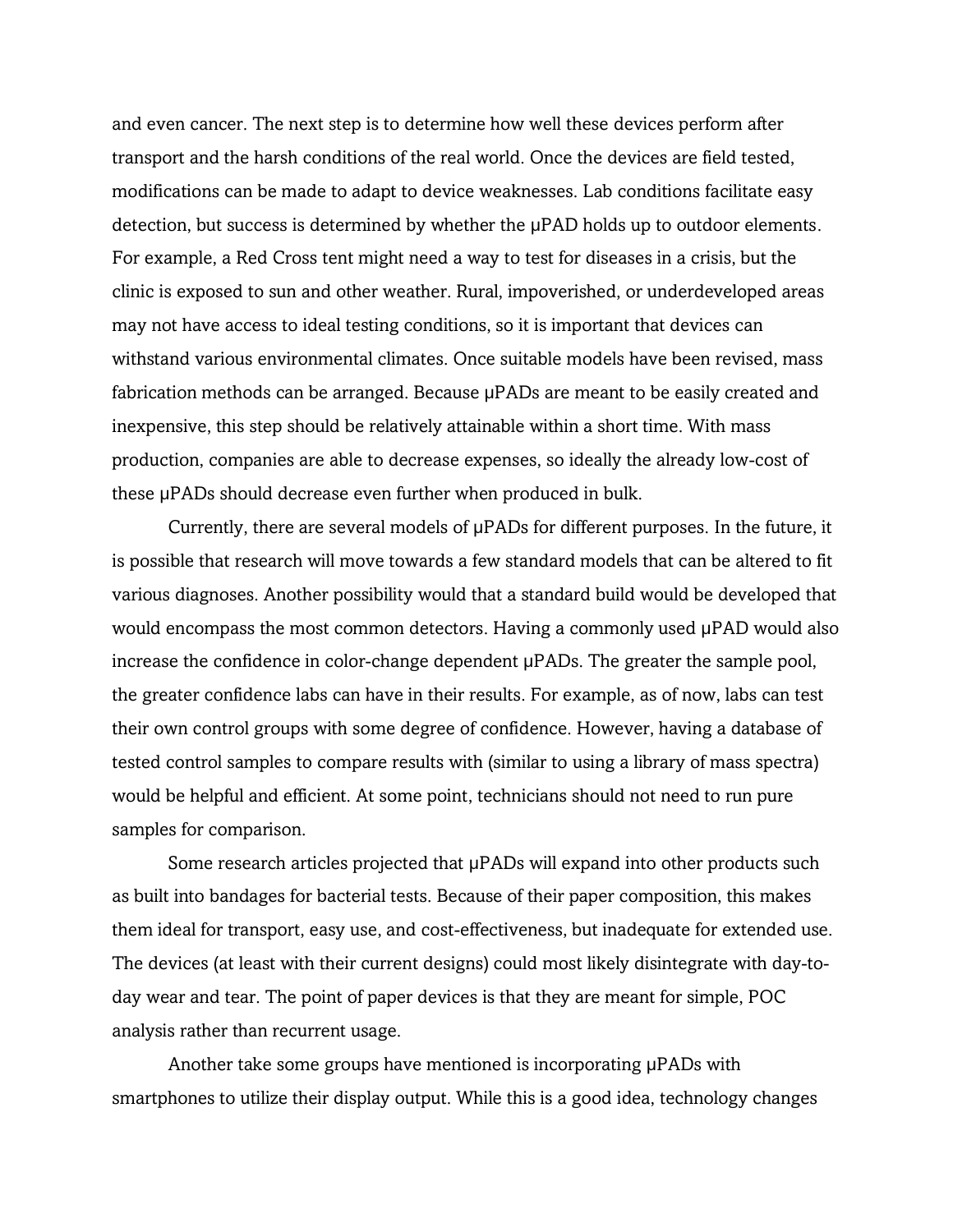so rapidly that it would be difficult to maintain compatibility. If the device paired with the µPAD, groups would need to ensure that it is simple enough to be used on most devices, and relevant enough not to become obsolete within a few years. Another consideration is that µPADs are meant to be very cheap and user-friendly, and the requirement for a smartphone increases costs while limiting who is able to use them.

This also evokes the question of how µPADs are discarded. None of the papers mentioned proper disposal protocol. This introduces possibility for contamination and compromised safety, especially when dealing with human disease detection. If µPADs became standards in clinical use, discarded  $\mu$ PADs could be sent to a sanitizing facility, or arrangements could be made on site to incinerate or auto-clave the used µPADs. For processes involving precious metals like the gold nanoparticle probes, research could be done to reverse the binding reaction to reuse the probes and decrease costs.

#### IX. Conclusion

Overall, the scientific community has developed numerous models of  $\mu$ PADs, integrating a wide variety of techniques ranging from biochemistry to electrochemistry and beyond. Colorimetric reactions allow for visually discernable results, although less accurate than traditional instrumentation. Their use as point-of-care devices will be an asset to labs and clinics around the globe, providing cheap, inexpensive, portable, and user-friendly methods of analyzing several compounds at the same time. Although field testing and plans for mass manufacturing and distribution have yet to be completed, much progress has been made in the field of microfluidic paper analytical devices.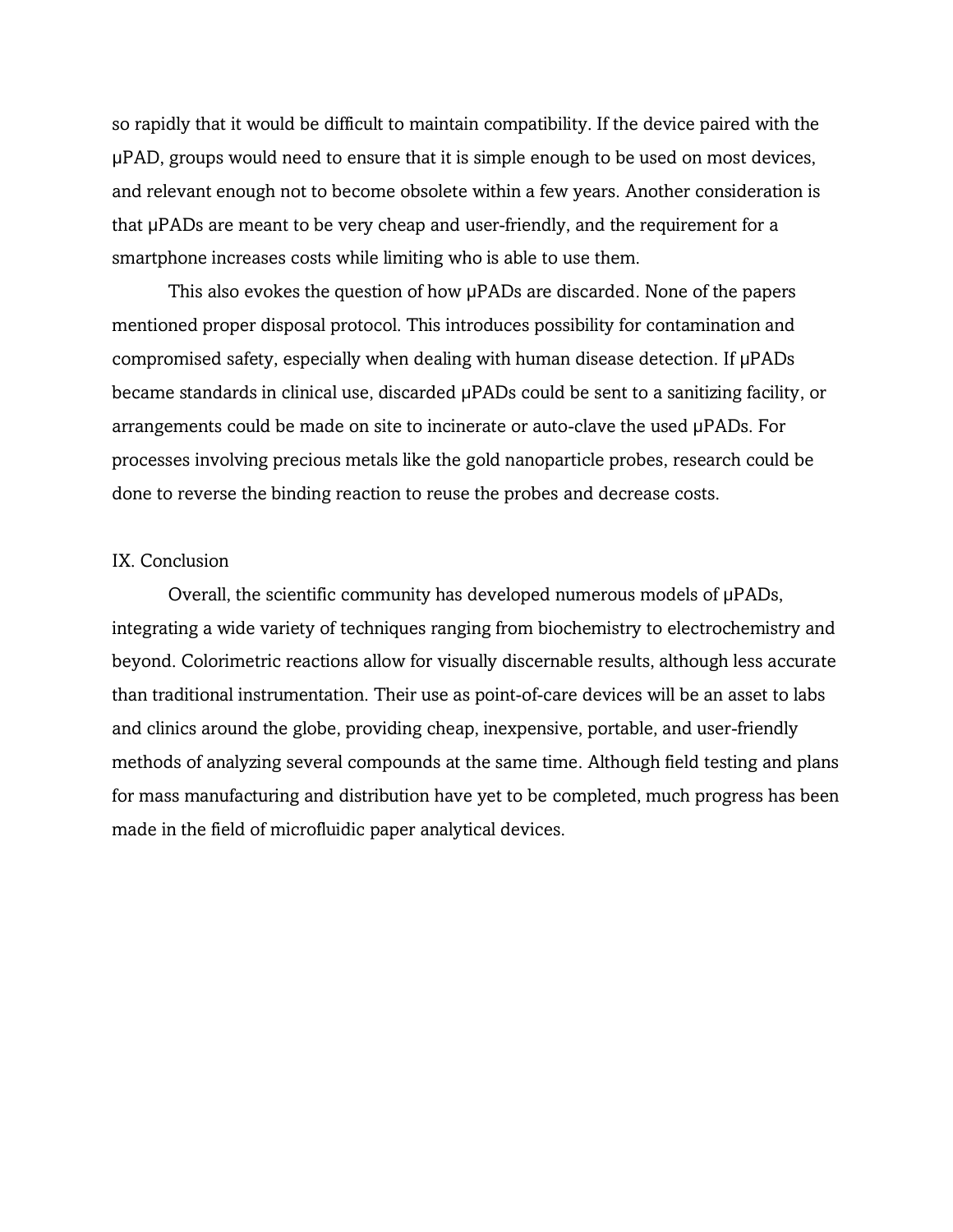References

- Ahmed, A., Gauntlett, O., and Camci-Unal, G. "Origami-Inspired Approaches for Biomedical Applications." ACS Omega (2021): 46-54.
- Ahn, Heeseop, et al. "Single-step recombinase polymerase amplification assay based on a paper chip for simultaneous detection of multiple foodborne pathogens." *Analytical* Chemistry (2018): 10211-10216.
- Altundemir, S. et al. "A review on wax printed microfluidic paper-based devices for international health." Biomicrofluidics (2017).
- American Cancer Society. Cancer Prevention & Early Detection Facts & Figure 2021-2022. Atlanta: American Cancer Society, Inc., 2022.
- Baek, S., Park, C., Jeon, J., Park, S. "Three-Dimensional Paper-Based Microfluidic Analysis Device for Simultaneous Detection of Multiple Biomarkers with a Smartphone." Biosensors (2020): 187.
- Carrell, C., Kava, A., Nguyen, M., et al. "Beyond the lateral flow assay: A review of paperbased microfluidics ." *Microelectronic Engineering* (2019): 206, 45-54.
- Centers for Disease Control and Prevention, National Center for Emerging and Zoonotic Infectious Diseases, Division of Healthcare Quality Promotion. "Infection Control Guidelines on Medical Waste." 2015.
- Cossarizza, A., Chang, H., Radbruch A, Akdis M., Andrä I., Annunziato F., et al. "Guidelines for the use of flow cytometry and cell sorting in immunological studies." *European* Journal of Immunology (2017): 1584-1797.
- Devleesschauwer, B., et al. "The global burden of foodborne disease." Food Safety Economics (2018): 107-122.
- Dou, M., et al. "A versatile PDMS/paper hybrid microfluidic platform for sensitive infectious disease diagnosis ." Analytical Chemistry (2014): 7978-7986.
- Dungchai, W., Chailapakul, O. and Henry, C.S. "Use of multiple colorimetric indicators for paper-based microfluidic devices." Analytica Chim. Acta (2010): 227-233.
- Florea, L., Martin-Mayor, A., Bou-Ali, et al. "Adaptive coatings based on polyaniline for direct 2D observation of diffusion processes in microfluidic systems." Sensors and Actuators (2016): 744-751.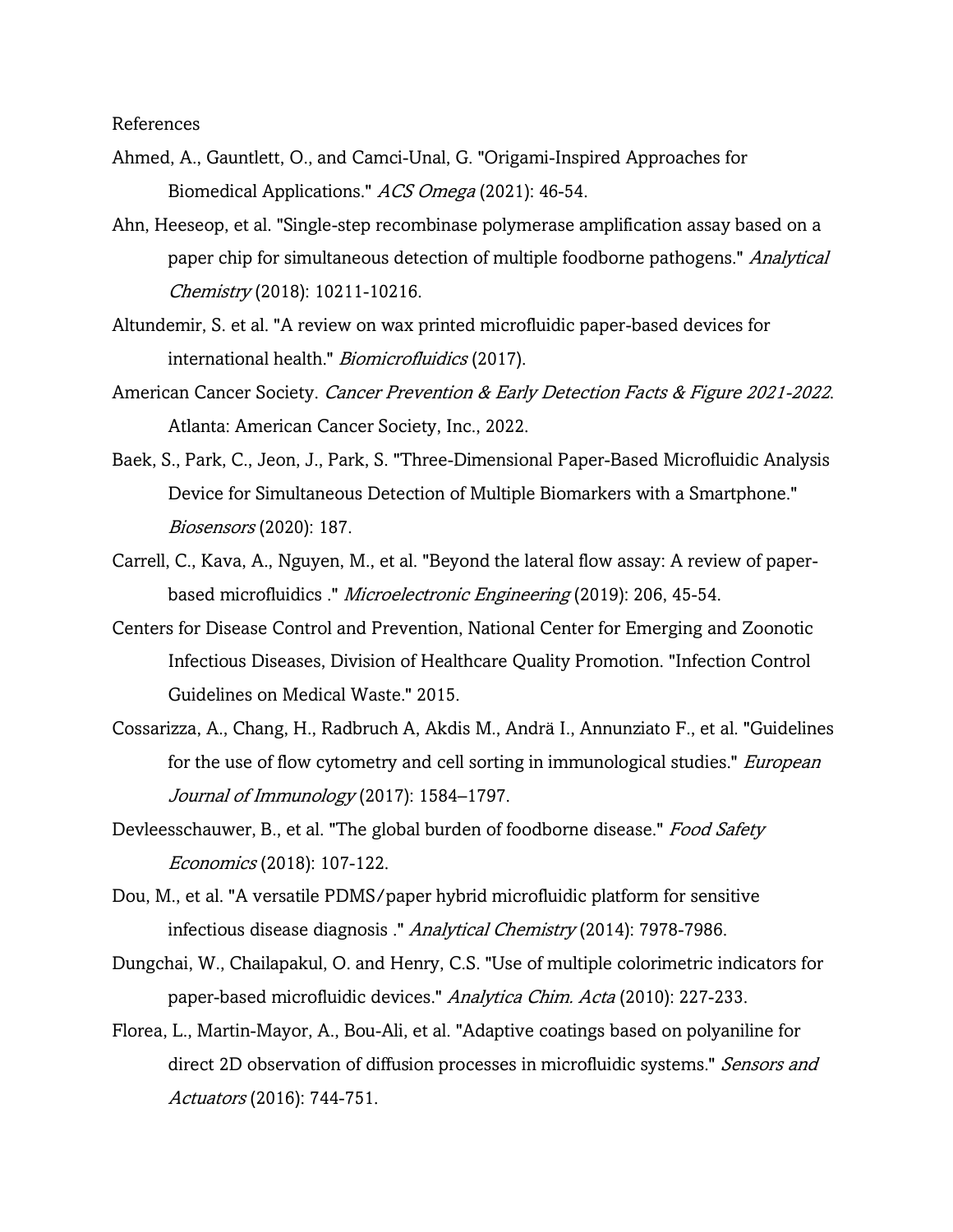- Fu E, Ramsey SA, Kauffman P et al. "Transport in two-dimensional paper networks." Microfluid Nanofluid (2011): 29-35.
- Gharaghani, F., Akhond, M., Hemmateenejad, B. "A three-dimensional origami microfluidic device for paper chromatography: Application to quantification of Tartrazine and Indigo carmine in food samples." Journal of Chromatography (2020).
- Huang, J., et al. "Signal Amplified Gold Nanoparticles for Cancer Diagnosis on Paper-Based Analytical Devices." ACS Sensors (2018): 172-184.
- Jokerst, J., et al. "Development of a paper-based analytical device for colorimetric detection of select foodborne pathogens ." Analytical Chemistry (2012): 2900-2907.
- Kaneta, T., Alahmad, W., and Varanusupakul, P. "Microfluidic paper-based analytical devices with instrument-free detection and miniaturized portable detectors ." Applied Spectroscopy Reviews (2019): 117-141.
- Kettler, H., White, K., and Hawkes, S. "Mapping the landscape of diagnostics for sexually transmitted infections: key findings and recommendations." World Health Organization (2004): 17.
- Luther, J.L., et al. "Paper test card for detection of adulterated milk." Analytical Methods (2017): 5674-5683.
- Lieberman, M., et al. "Paper Analytical Devices for Fast Field Screening of Beta Lactam Antibiotics and Antituberculosis Pharmaceuticals ." Analytical Chemistry (2013): 6453-6460.
- Pakistani Government. "Pakistani Government Report on Drug Negligence." Batch J093. 2012.
- Roda, A., Mirasoli, M., Roda, B. et al. "Recent developments in rapid multiplexed bioanalytical methods for foodborne pathogenic bacteria detection." Microchim Acta (2012): 7-28.
- Sanjay, S. T. "Biomarker detection for disease diagnosis using cost-effective microfluidic platforms." The Analyst (2015): 7062-7081.
- Santhiago, M., et al. "Microfluidic paper-based devices for bioanalytical applications." Bioanalysis (2014): 89-106.